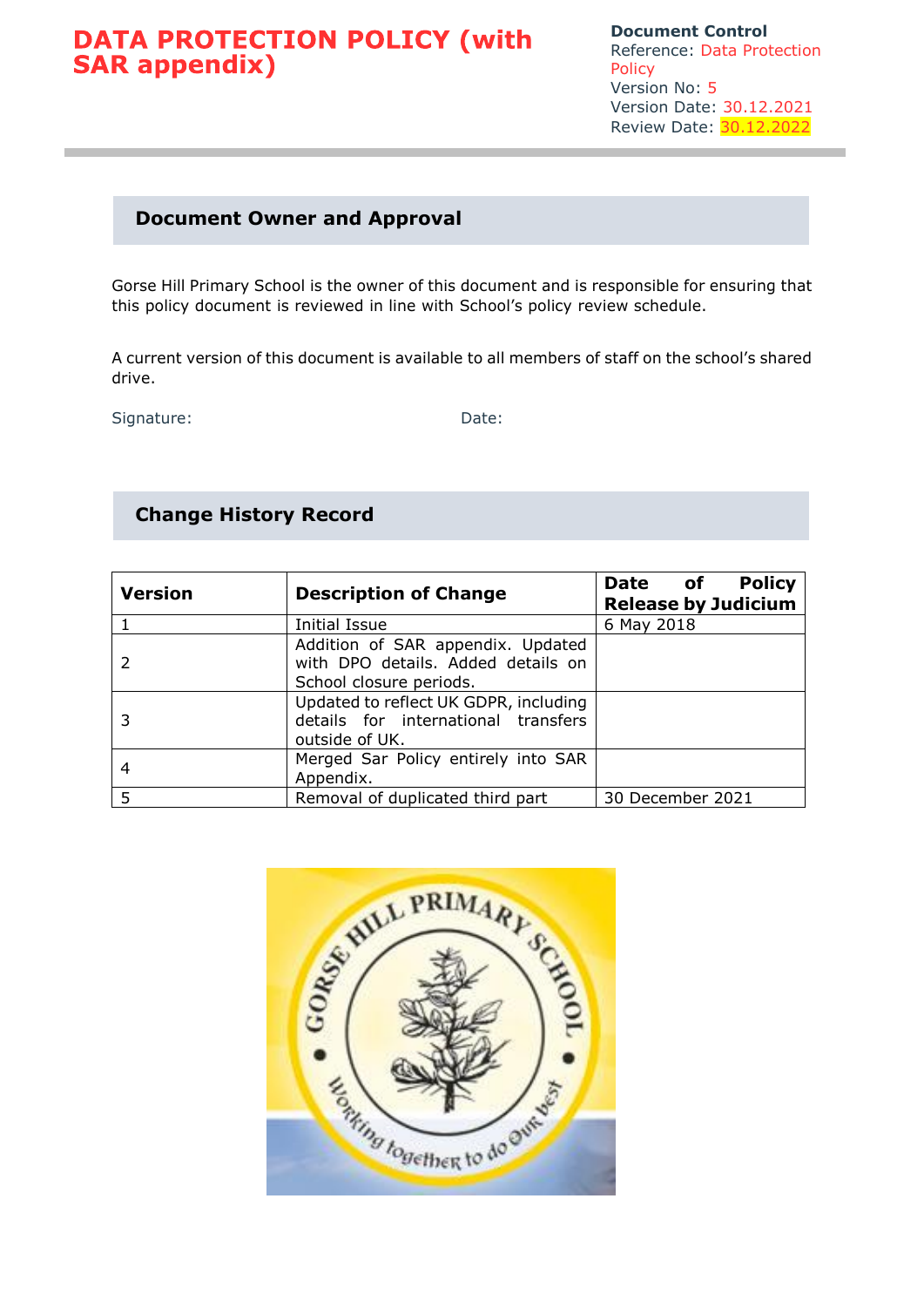**Document Control** Reference: Data Protection **Policy** Version No: 5 Version Date: 30.12.2021 Review Date: 30.12.2022

### **Data Protection Policy**

### **Introduction**

The UK General Data Protection Regulation (UK GDPR) ensures a balance between an individual's rights to privacy and the lawful processing of personal data undertaken by organisations in the course of their business. It aims to protect the rights of individuals about whom data is obtained, stored, processed or supplied and requires that organisations take appropriate security measures against unauthorised access, alteration, disclosure or destruction of personal data.

The School will protect and maintain a balance between data protection rights in accordance with the UK GDPR. This policy sets out how we handle the personal data of our pupils, parents, suppliers, employees, workers and other third parties.

This policy does not form part of any individual's terms and conditions of employment with the School and is not intended to have contractual effect. Changes to data protection legislation will be monitored and further amendments may be required to this policy in order to remain compliant with legal obligations.

All members of staff are required to familiarise themselves with its content and comply with the provisions contained in it. Breach of this policy will be treated as a disciplinary offence which may result in disciplinary action under the School's Disciplinary Policy and Procedure up to and including summary dismissal depending on the seriousness of the breach.

### **Section 1 - Definitions**

#### **Personal data**

Personal data is any information relating to an individual where the individual can be identified (directly or indirectly) from that data alone or in combination with other identifiers we possess or can reasonably access. This includes special category data and pseudonymised personal data but excludes anonymous data or data that has had the identity of an individual permanently removed.

Personal data can be factual (for example, a name, email address, location or date of birth) or an opinion about that person's actions or behaviour.

Personal data will be stored either electronically or as part of a structured manual filing system in such a way that it can be retrieved automatically by reference to the individual or criteria relating to that individual.

#### **Special Category Data**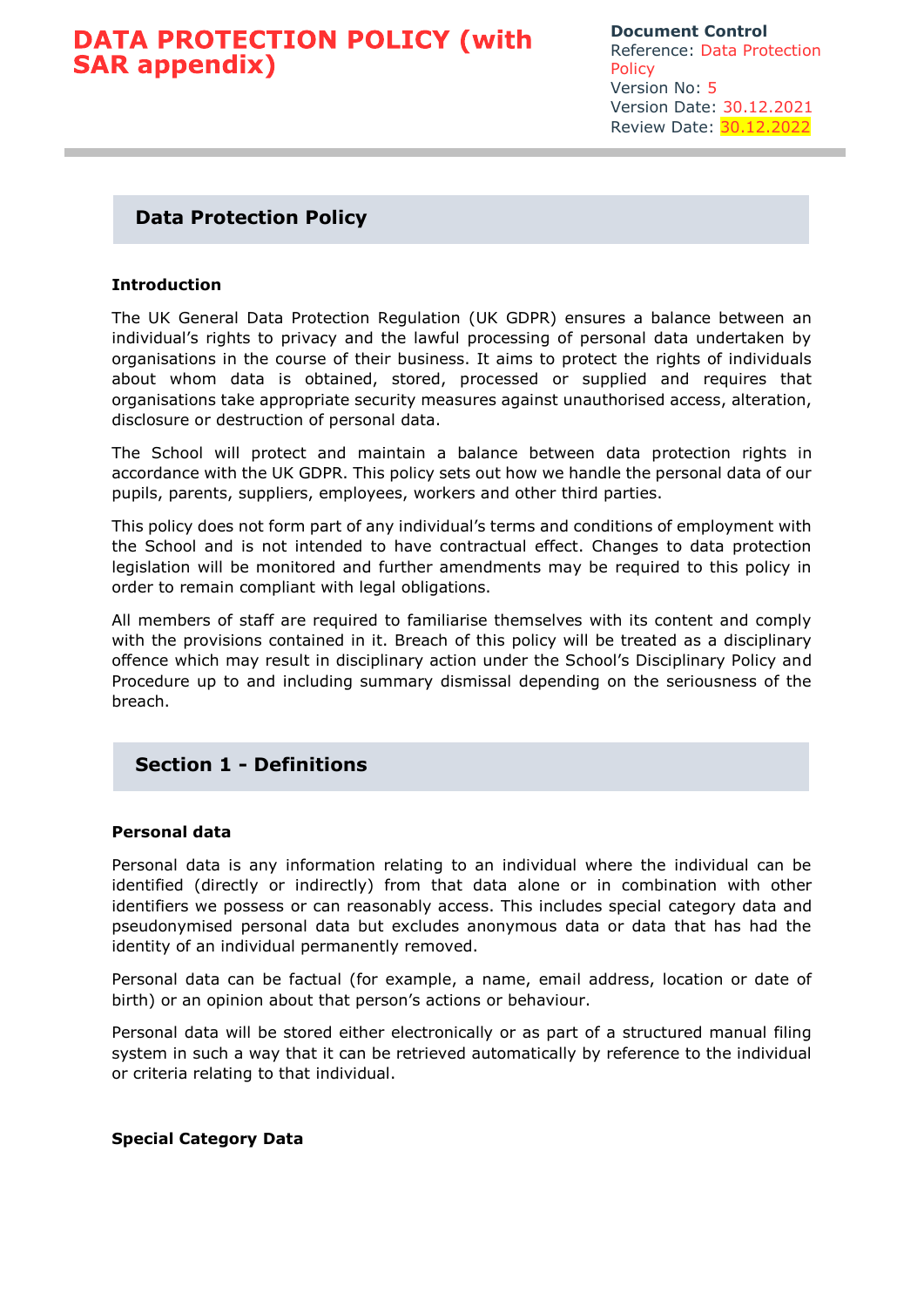Previously termed "Sensitive Personal Data", Special Category Data is similar by definition and refers to data concerning an individual Data Subject's racial or ethnic origin, political or religious beliefs, trade union membership, physical and mental health, sexuality, biometric or genetic data and personal data relating to criminal offences and convictions.

### **Data Subject**

An individual about whom such information is stored is known as the Data Subject. It includes but is not limited to employees.

### **Data Controller**

The organisation storing and controlling such information (i.e. the School) is referred to as the Data Controller.

### **Processing**

Processing data involves any activity that involves the use of personal data. This includes but is not limited to: obtaining, recording or holding data or carrying out any operation or set of operations on that data such as organisation, amending, retrieving, using, disclosing, erasing or destroying it. Processing also includes transmitting or transferring personal data to third parties.

#### **Automated Processing**

Any form of automated processing of personal data consisting of the use of personal data to evaluate certain personal aspects relating to an individual, in particular to analyse or predict aspects concerning that individual's performance at work, economic situation, health, personal preferences, interests, reliability, behaviour, location or movements.

An example of automated processing includes profiling and automated decision making. Automatic decision making is when a decision is made which is based solely on automated processing (without human intervention) which produces legal effects or significantly affects an individual. Automated decision making is prohibited except in exceptional circumstances.

### **Data Protection Impact Assessment (DPIA)**

DPIAs are a tool used to identify risks in data processing activities with a view to reducing them.

### **Criminal Records Information**

This refers to personal information relating to criminal convictions and offences, allegations, proceedings, and related security measures.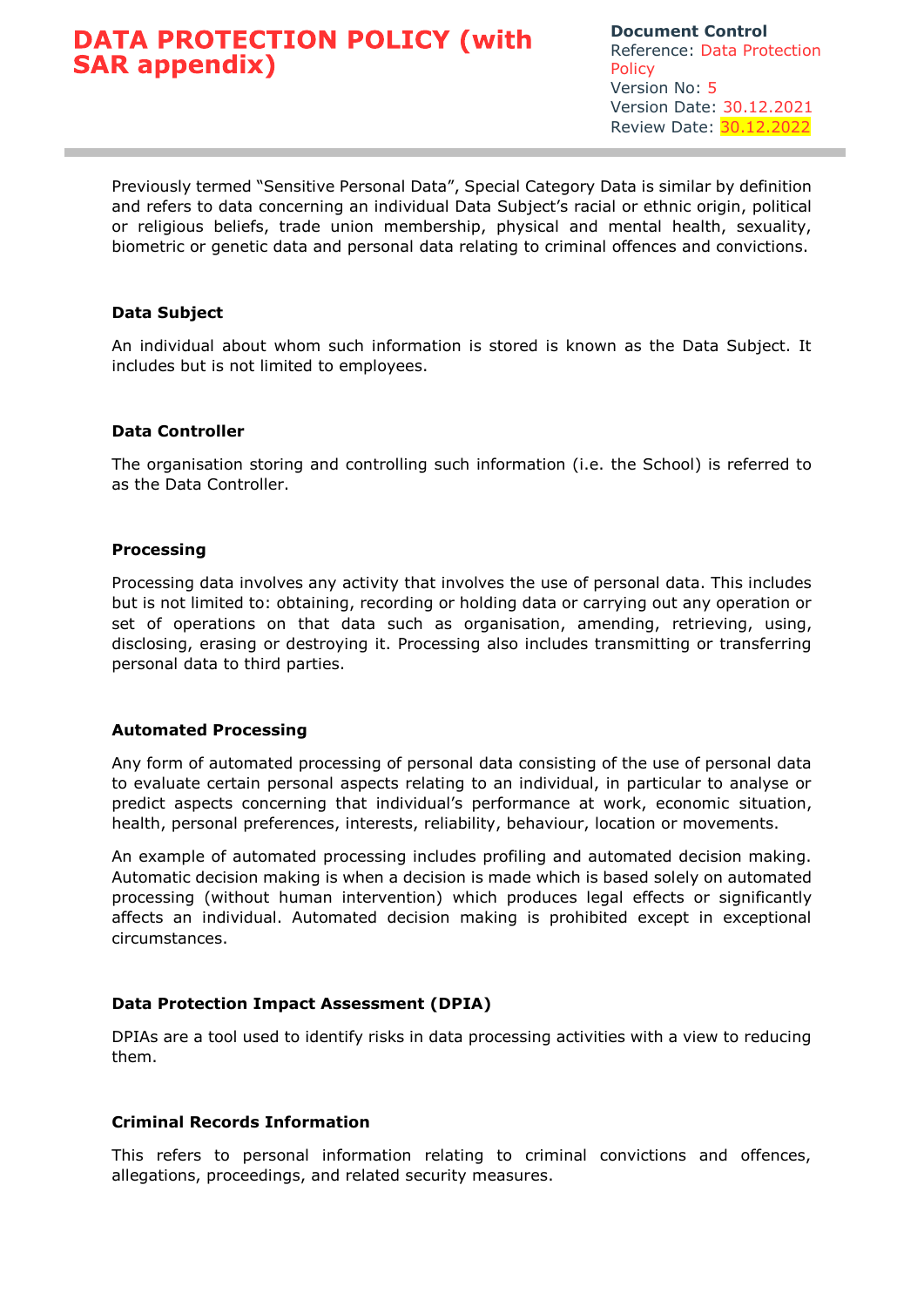### **Section 2 – When can School process personal data?**

### **Data Protection Principles**

The School are responsible for and adhere to the principles relating to the processing of personal data as set out in the UK GDPR.

The principles the School must adhere to are set out below.

### **Principle 1: Personal data must be processed lawfully, fairly and in a transparent manner**

The School only collect, process and share personal data fairly and lawfully and for specified purposes. The School must have a specified purpose for processing personal data and special category data as set out in the UK GDPR.

Before the processing starts for the first time we will review the purposes of the particular processing activity and select the most appropriate lawful basis for that processing. We will then regularly review those purposes whilst processing continues in order to satisfy ourselves that the processing is necessary for the purpose of the relevant lawful basis (i.e. that there is no other reasonable way to achieve that purpose).

### *Personal Data*

The School may only process a data subject's personal data if one of the following fair processing conditions are met: -

- The data subject has given their consent;
- The processing is necessary for the performance of a contract with the data subject or for taking steps at their request to enter into a contract:
- To protect the data subject's vital interests;
- To meet our legal compliance obligations (other than a contractual obligation);
- To perform a task in the public interest or in order to carry out official functions as authorised by law;
- For the purposes of the School's legitimate interests where authorised in accordance with data protection legislation. This is provided that it would not prejudice the rights and freedoms or legitimate interests of the data subject.

### *Special Category Data*

The School may only process special category data if they are entitled to process personal data (using one of the fair processing conditions above) AND one of the following conditions are met: -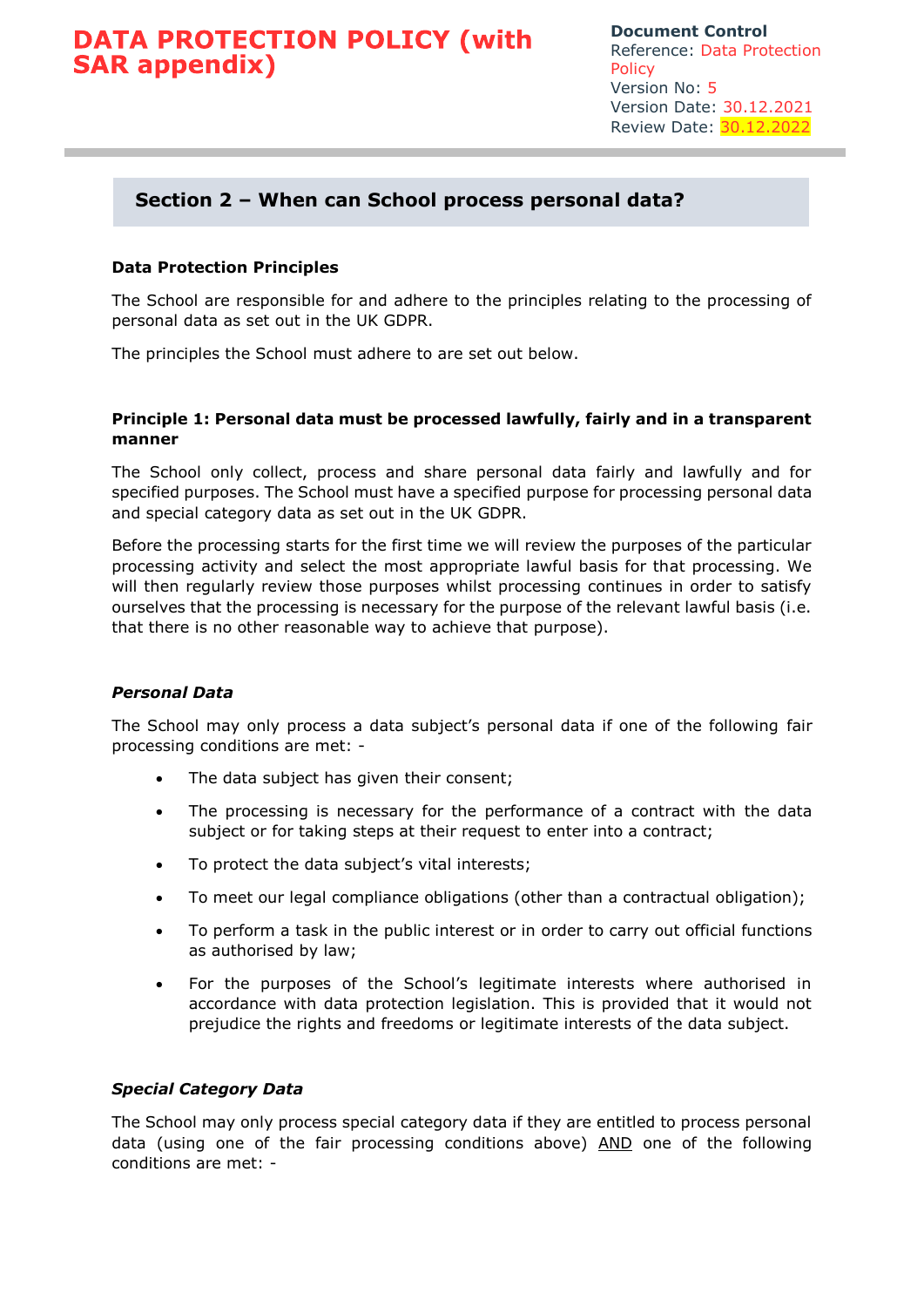- The data subject has given their explicit consent;
- The processing is necessary for the purposes of exercising or performing any right or obligation which is conferred or imposed on the School in the field of employment law, social security law or social protection law. This may include, but is not limited to, dealing with sickness absence, dealing with disability and making adjustments for the same, arranging private health care insurance and providing contractual sick pay;
- To protect the data subject's vital interests;
- To meet our legal compliance obligations (other than a contractual obligation);
- Where the data has been made public by the data subject;
- To perform a task in the substantial public interest or in order to carry out official functions as authorised by law;
- Where it is necessary for the purposes of preventive or occupational medicine, for the assessment of the working capacity of the employee, medical diagnosis, the provision of health or social care or treatment or the management of health or social care systems and services;
- Where it is necessary for reasons of public interest in the area of public health;
- The processing is necessary for archiving, statistical or research purposes.

The School identifies and documents the legal grounds being relied upon for each processing activity.

### *Consent*

Where the School relies on consent as a fair condition for processing (as set out above), it will adhere to the requirements set out in the UK GDPR.

Consent must be freely given, specific, informed and be an unambiguous indication of the data subject's wishes by which they signify agreement to the processing of personal data relating to them. Explicit consent requires a very clear and specific statement to be relied upon (i.e. more than just mere action is required).

A data subject will have consented to processing of their personal data if they indicate agreement clearly either by a statement or positive action to the processing. Consent requires affirmative action so silence, pre-ticked boxes or inactivity will not amount to valid consent.

Data subjects must be easily able to withdraw consent to processing at any time and withdrawal must be promptly honoured.

If explicit consent is required, the School will normally seek another legal basis to process that data. However, if explicit consent is required, the data subject will be provided with full information in order to provide explicit consent.

The School will keep records of consents obtained in order to demonstrate compliance with consent requirements under the UK GDPR.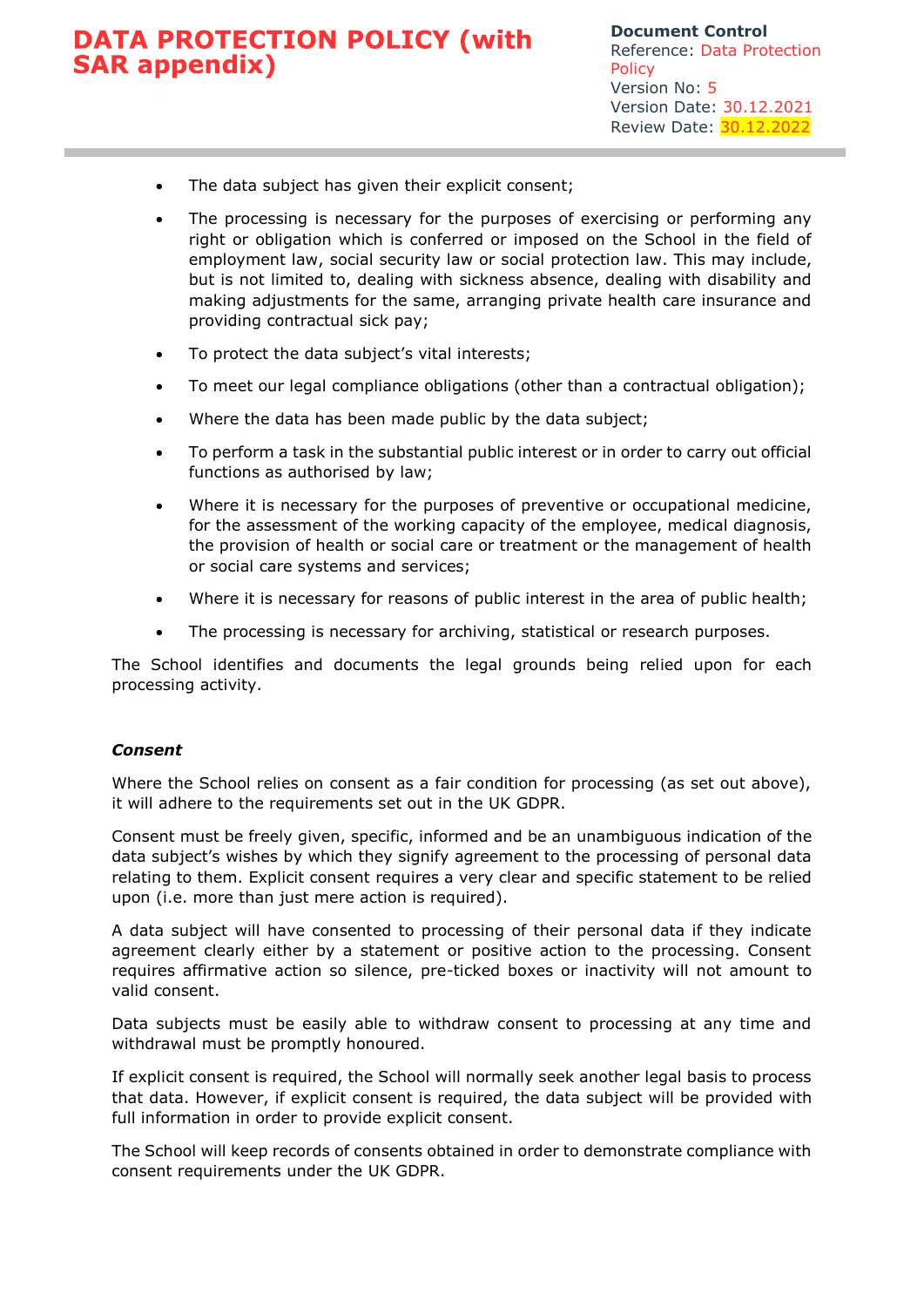### **Principle 2: Personal data must be collected only for specified, explicit and legitimate purposes**

Personal data will not be processed in any matter that is incompatible with the legitimate purposes.

The School will not use personal data for new, different or incompatible purposes from that disclosed when it was first obtained unless we have informed the data subject of the new purpose (and they have consented where necessary).

### **Principle 3: Personal data must be adequate, relevant and limited to what is necessary in relation to the purposes for which it is processed**

The School will only process personal data when our obligations and duties require us to. We will not collect excessive data and ensure any personal data collected is adequate and relevant for the intended purposes.

When personal data is no longer needed for specified purposes, the School shall delete or anonymise the data. Please refer to the School's Data Retention Policy for further guidance.

### **Principle 4: Personal data must be accurate and, where necessary, kept up to date**

The School will endeavour to correct or delete any inaccurate data being processed by checking the accuracy of the personal data at the point of collection and at regular intervals afterwards. We will take all reasonable steps to destroy or amend inaccurate or out of date personal data.

Data subjects also have an obligation to ensure that their data is accurate, complete, up to date and relevant. Data subjects have the right to request rectification to incomplete or inaccurate data held by the School.

### **Principle 5: Personal data must not be kept in a form which permits identification of data subjects for longer than is necessary for the purposes for which the data is processed**

Legitimate purposes for which the data is being processed may include satisfying legal, accounting or reporting requirements. The School will ensure that they adhere to legal timeframes for retaining data.

We will take reasonable steps to destroy or erase from our systems all personal data that we no longer require. We will also ensure that data subjects are informed of the period for which data is stored and how that period is determined in our privacy notices.

Please refer to the School's Retention Policy for further details about how the School retains and removes data.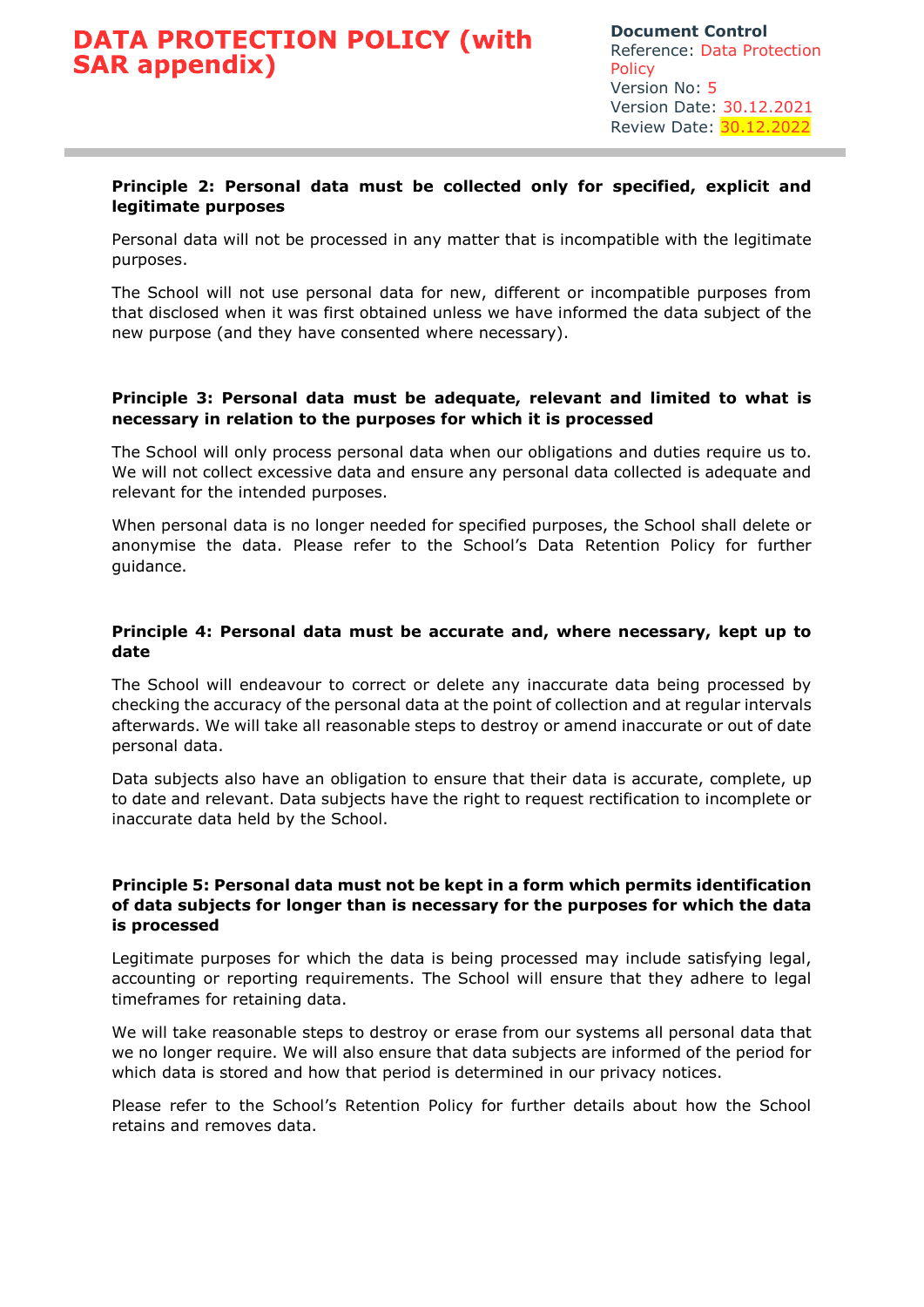### **Principle 6: Personal data must be processed in a manner that ensures its security using appropriate technical and organisational measures to protect against unauthorised or unlawful processing and against accidental loss, destruction or damage**

In order to assure the protection of all data being processed, the School will develop, implement and maintain reasonable safeguard and security measures. This includes using measures such as: -

- Encryption;
- Pseudonymisation (this is where the School replaces information that directly or indirectly identifies an individual with one or more artificial identifiers or pseudonyms so that the person to whom the data relates cannot be identified without the use of additional information which is meant to be kept separately and secure);
- Ensuring authorised access on both hard copy and electronic files (i.e. that only people who have a need to know the personal data are authorised to access it);
- Adhering to confidentiality principles;
- Ensuring personal data is accurate and suitable for the process for which it is processed.

The School follow procedures and technologies to ensure security and will regularly evaluate and test the effectiveness of those safeguards to ensure security in processing personal data.

The School will only transfer personal data to third party service providers who agree to comply with the required policies and procedures and agree to put adequate measures in place.

Full details on the School's security measures are set out in the School's Information Security Policy.

### *Sharing Personal Data*

The School will generally not share personal data with third parties unless certain safeguards and contractual arrangements have been put in place. The following points will be considered:

- Whether the third party has a need to know the information for the purposes of providing the contracted services;
- Whether sharing the personal data complies with the privacy notice that has been provided to the data subject and, if required, the data subject's consent has been obtained;
- Whether the third party has agreed to comply with the required data security standards, policies and procedures and implemented adequate security measures;
- Whether the transfer complies with any applicable cross border transfer restrictions; and
- Whether a fully executed written contract that contains UK GDPR approved third party clauses has been obtained.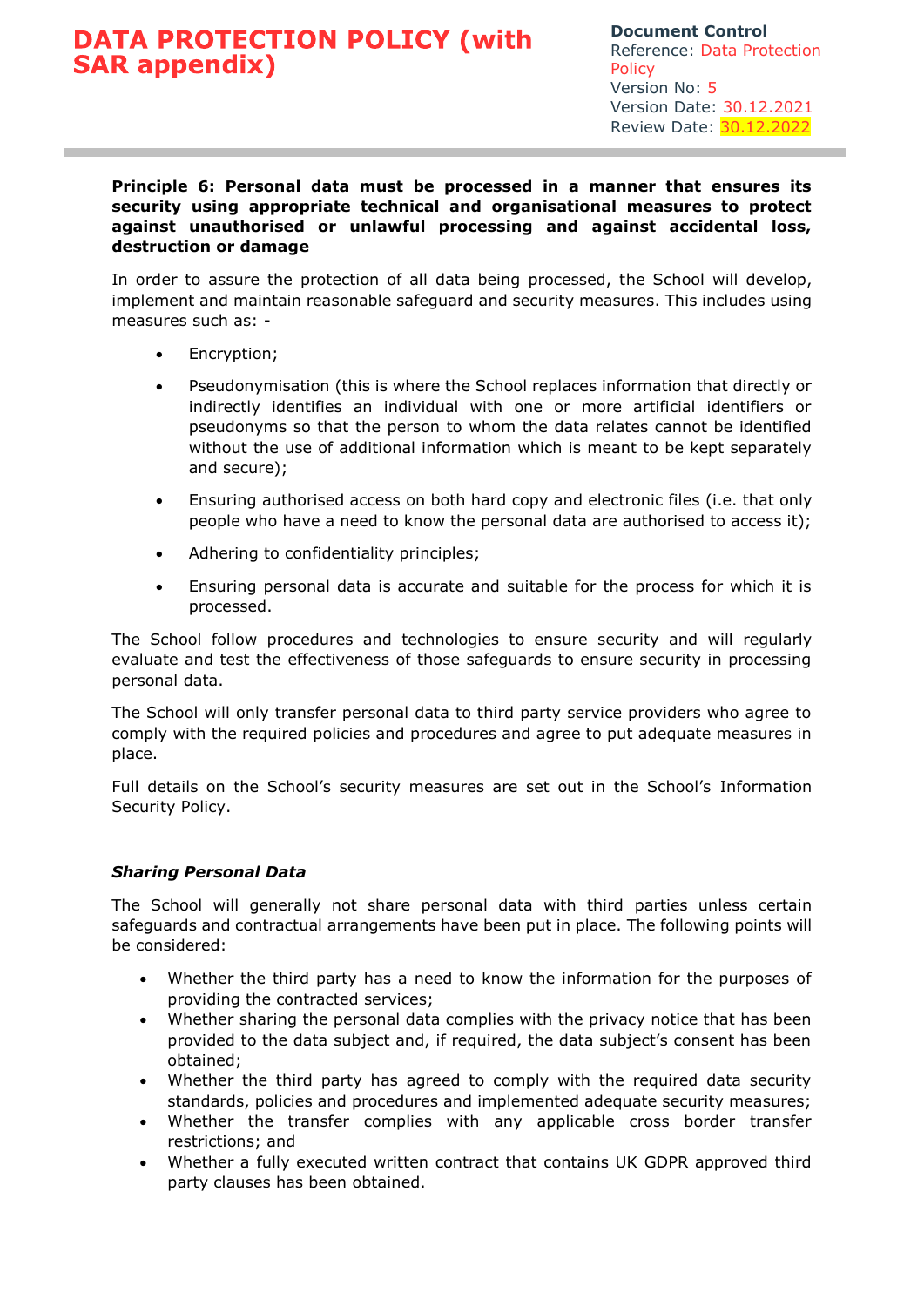There may be circumstances where the School is required either by law or in the best interests of our pupils, parents or staff to pass information onto external authorities, for example, the Local Authority, Ofsted or the department of health. These authorities are up to date with data protection law and have their own policies relating to the protection of any data that they receive or collect.

The intention to share data relating to individuals to an organisation outside of the School shall be clearly defined within written notifications including details and the basis for sharing the data.

### *Transfer of Data Outside the European Economic Area (EEA)*

The UK GDPR restricts data transfers to countries outside the EEA in order to ensure that the level of data protection afforded to individuals by the UK GDPR is not undermined.

The School will not transfer data to another country outside of the EEA without appropriate safeguards being in place and in compliance with the UK GDPR. All staff must comply with the School's guidelines on transferring data outside of the EEA. For the avoidance of doubt, a transfer of data to another country can occur when you transmit, send, view or access that data in that particular country.

### *Transfer of Data Outside the UK*

The School may transfer personal information outside the UK and/or to international organisations on the basis that the country, territory or organisation is designated as having an adequate level of protection. Alternatively, the organisation receiving the information has provided adequate safeguards by way of binding corporate rules, Standard Contractual Clauses or compliance with an approved code of conduct.

### **Section 3 – Data Subject's Rights and Requests**

Personal data must be made available to data subjects as set out within this policy and data subjects must be allowed to exercise certain rights in relation to their personal data. The rights data subjects have in relation to how the School handle their personal data are set out below: -

- (a) (Where consent is relied upon as a condition of processing) To withdraw consent to processing at any time;
- (b) Receive certain information about the School's processing activities;
- (c) Request access to their personal data that we hold (see "Subject Access Requests" at Appendix 1);
- (d) Prevent our use of their personal data for marketing purposes;
- (e) Ask us to erase personal data if it is no longer necessary in relation to the purposes for which it was collected or processed or to rectify inaccurate data or to complete incomplete data;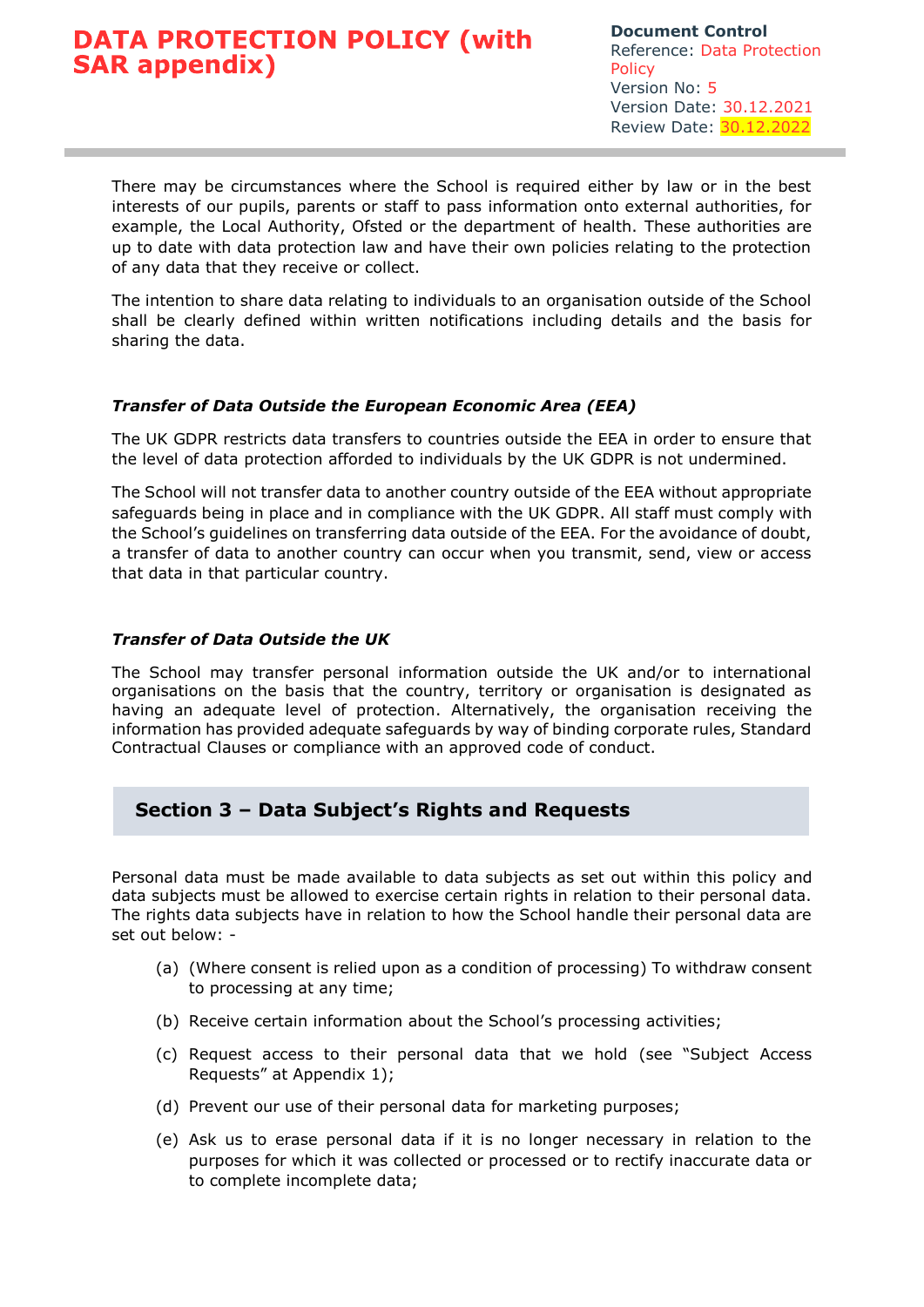- (f) Restrict processing in specific circumstances;
- (g) Challenge processing which has been justified on the basis of our legitimate interests or in the public interest;
- (h) Request a copy of an agreement under which personal data is transferred outside of the EEA;
- (i) Object to decisions based solely on automated processing;
- (j) Prevent processing that is likely to cause damage or distress to the data subject or anyone else;
- (k) Be notified of a personal data breach which is likely to result in high risk to their rights and freedoms;
- (l) Make a complaint to the supervisory authority; and
- (m) In limited circumstances, receive or ask for their personal data to be transferred to a third party in a structured, commonly used and machine readable format.

If any request is made to exercise the rights above, it is a requirement for the relevant staff member within the School to verify the identity of the individual making the request.

#### *Direct Marketing*

The School are subject to certain rules and privacy laws when marketing. For example, a data subject's prior consent will be required for electronic direct marketing (for example, by email, text or automated calls).

The School will explicitly offer individuals the opportunity to object to direct marketing and will do so in an intelligible format which is clear for the individual to understand. The School will promptly respond to any individual objection to direct marketing.

#### *Employee Obligations*

Employees may have access to the personal data of other members of staff, suppliers, parents or pupils of the School in the course of their employment or engagement. If so, the School expects those employees to help meet the School's data protection obligations to those individuals. Specifically, you must: -

- Only access the personal data that you have authority to access, and only for authorised purposes;
- Only allow others to access personal data if they have appropriate authorisation;
- Keep personal data secure (for example, by complying with rules on access to school premises, computer access, password protection and secure file storage and destruction [Please refer to the School's Information Security Policy for further details about our security processes]);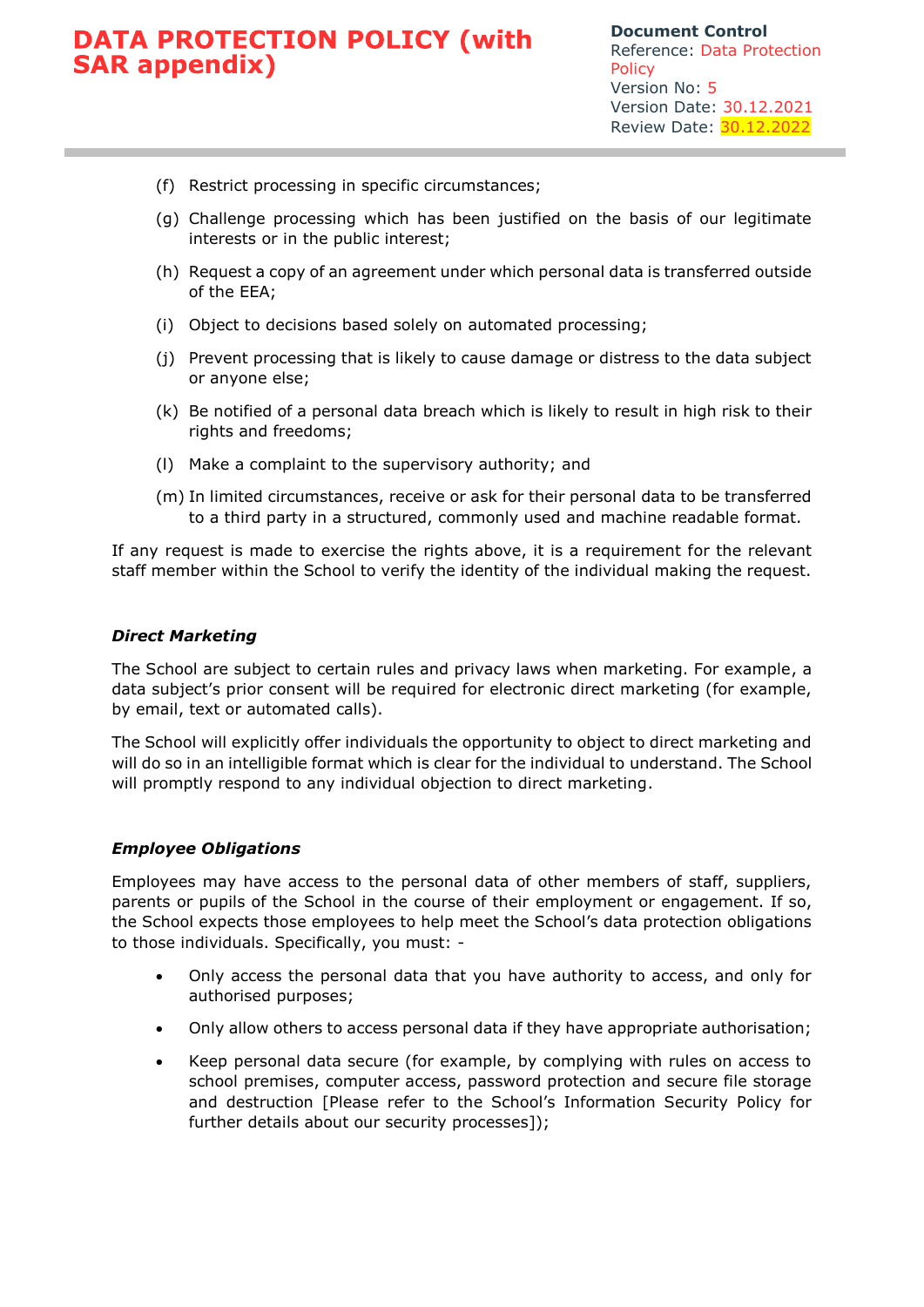- Not remove personal data or devices containing personal data from the School premises unless appropriate security measures are in place (such as pseudonymisation, encryption, password protection) to secure the information;
- Not store personal information on local drives.

### **Section 4 - Accountability**

The School will ensure compliance with data protection principles by implementing appropriate technical and organisational measures. We are responsible for and demonstrate accountability with the UK GDPR principles.

The School have taken the following steps to ensure and document UK GDPR compliance:-

### **Data Protection Officer (DPO)**

Please find below details of the School's Data Protection Officer: -

Data Protection Officer: Judicium Consulting Limited Address: 72 Cannon Street, London, EC4N 6AE Email: [dataservices@judicium.com](mailto:dataservices@judicium.com) Web: www.judiciumeducation.co.uk Telephone: 0203 326 9174 Lead Contact: Craig Stilwell

The DPO is responsible for overseeing this Data Protection Policy and developing datarelated policies and guidelines.

Please contact the DPO with any questions about the operation of this Data Protection Policy or the UK GDPR or if you have any concerns that this policy is not being or has not been followed. In particular, you must always contact the DPO in the following circumstances: -

- (a) If you are unsure of the lawful basis being relied on by the School to process personal data;
- (b) If you need to rely on consent as a fair reason for processing (please see below the section on consent for further detail);
- (c) If you need to draft privacy notices or fair processing notices;
- (d) If you are unsure about the retention periods for the personal data being processed [but would refer you to the School's Data Retention Policy in the first instance];
- (e) If you are unsure about what security measures need to be put in place to protect personal data;
- (f) If there has been a personal data breach [and would refer you to the procedure set out in the School's Data Breach Policy];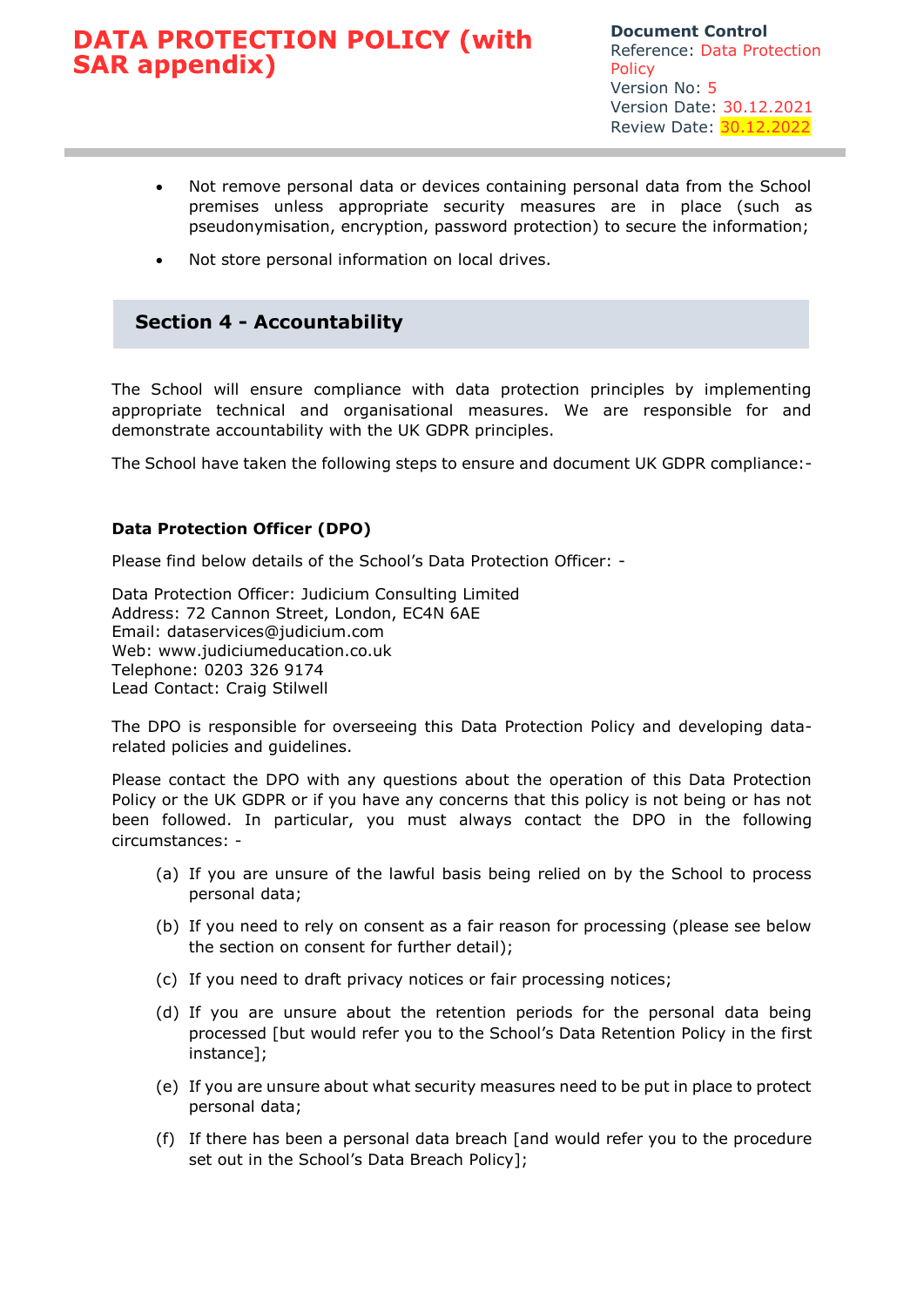- (g) If you are unsure on what basis to transfer personal data outside the EEA;
- (h) If you need any assistance dealing with any rights invoked by a data subject;
- (i) Whenever you are engaging in a significant new (or a change in) processing activity which is likely to require a data protection impact assessment or if you plan to use personal data for purposes other than what it was collected for;
- (j) If you plan to undertake any activities involving automated processing or automated decision making;
- (k) If you need help complying with applicable law when carrying out direct marketing activities;
- (l) If you need help with any contracts or other areas in relation to sharing personal data with third parties.

### **Personal Data Breaches**

The UK GDPR requires the School to notify any applicable personal data breach to the Information Commissioner's Office (ICO).

We have put in place procedures to deal with any suspected personal data breach and will notify data subjects or any applicable regulator where we are legally required to do so.

If you know or suspect that a personal data breach has occurred, do not attempt to investigate the matter yourself. Immediately contact the person designated as the key point of contact for personal data breaches (who is the Head Teacher) or your DPO.

#### **Transparency and Privacy Notices**

The School will provide detailed, specific information to data subjects. This information will be provided through the School's privacy notices which are concise, transparent, intelligible, easily accessible and in clear and plain language so that a data subject can easily understand them. The School's privacy notices are tailored to suit the data subject and set out information about how the School use their data.

Whenever we collect personal data directly from data subjects, including for human resources or employment purposes, we will provide the data subject with all the information required by the UK GDPR. This includes the identity of the Data Protection Officer, the School's contact details, how and why we will use, process, disclose, protect and retain personal data. This information will be provided within our privacy notices.

When personal data is collected indirectly (for example, from a third party or a publicly available source), where appropriate, we will provide the data subject with the above information as soon as possible after receiving the data. The School will also confirm whether that third party has collected and processed data in accordance with the UK GDPR.

Notifications shall be in accordance with ICO guidance and, where relevant, be written in a form understandable by those defined as "children" under the UK GDPR.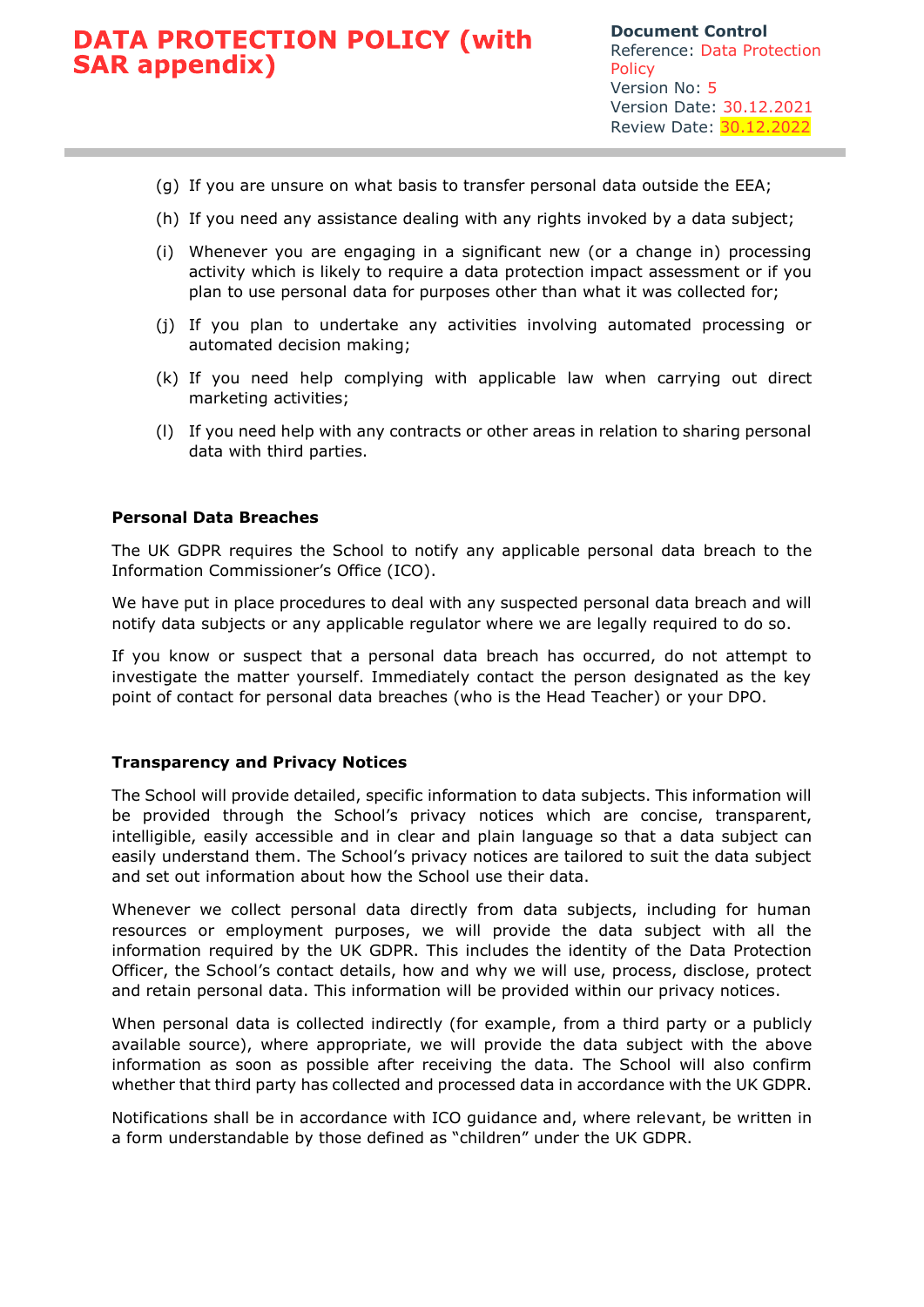### **Privacy By Design**

The School adopt a privacy by design approach to data protection to ensure that we adhere to data compliance and to implement technical and organisational measures in an effective manner.

Privacy by design is an approach that promotes privacy and data protection compliance from the start. To help us achieve this, the School takes into account the nature and purposes of the processing, any cost of implementation and any risks to rights and freedoms of data subjects when implementing data processes.

### **Data Protection Impact Assessments (DPIAs)**

In order to achieve a privacy by design approach, the School conduct DPIAs for any new technologies or programmes being used by the School which could affect the processing of personal data. In any event, the School carries out DPIAs when required by the UK GDPR in the following circumstances: -

- For the use of new technologies (programs, systems or processes) or changing technologies;
- For the use of automated processing;
- For large scale processing of special category data; and
- For large scale, systematic monitoring of a publicly accessible area (through the use of CCTV).

Our DPIAs contain: -

- A description of the processing, its purposes and any legitimate interests used;
- An assessment of the necessity and proportionality of the processing in relation to its purpose;
- An assessment of the risk to individuals; and
- The risk mitigation measures in place and demonstration of compliance.

### **Record Keeping**

The School are required to keep full and accurate records of our data processing activities. These records include: -

- The name and contact details of the School;
- The name and contact details of the Data Protection Officer;
- Descriptions of the types of personal data used;
- Description of the data subjects;
- Details of the School's processing activities and purposes;
- Details of any third party recipients of the personal data;
- Where personal data is stored;
- Retention periods; and
- Security measures in place.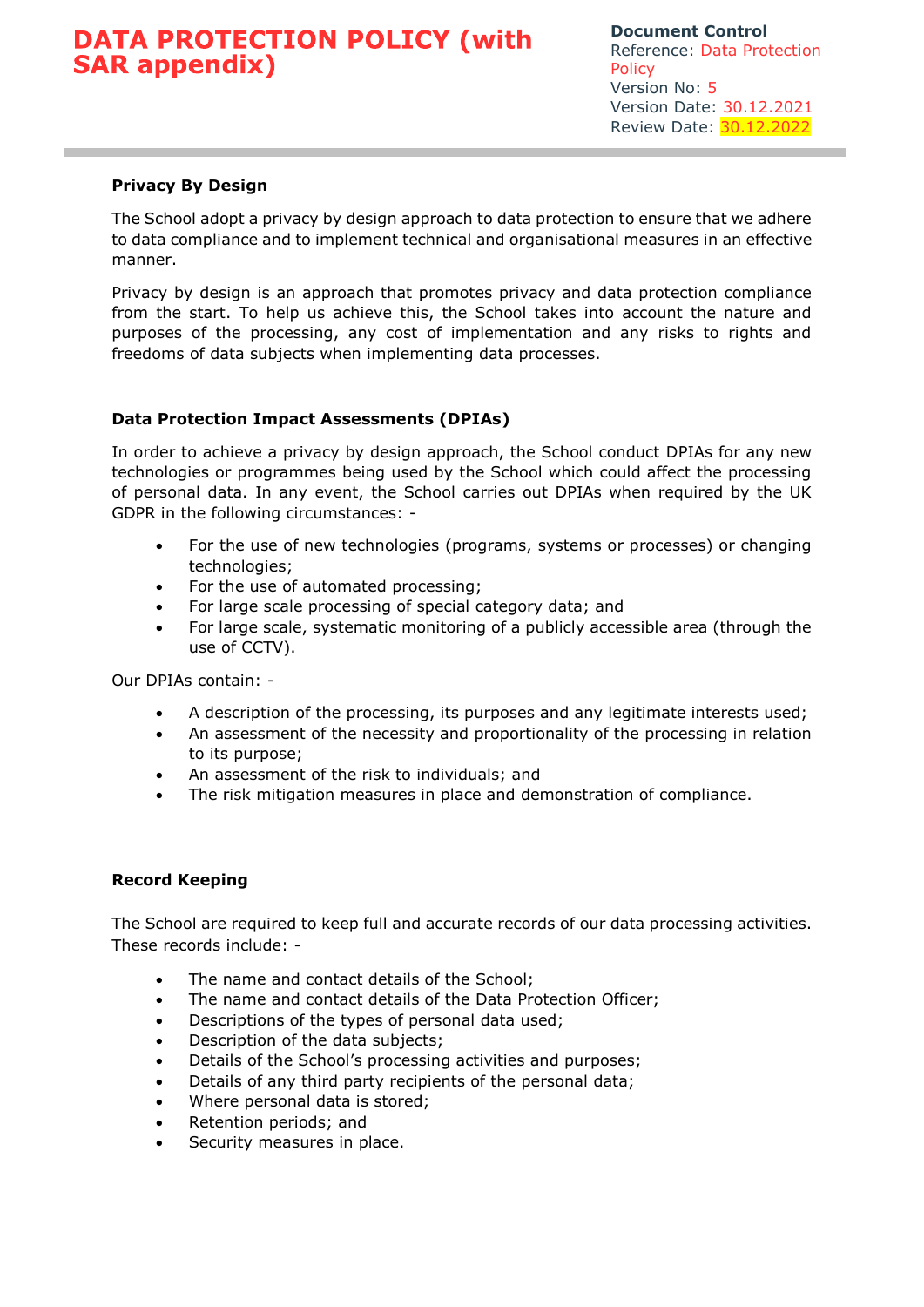### **Training**

The School will ensure all relevant personnel have undergone adequate training to enable them to comply with data privacy laws.

### **Audit**

The School, through its Data Protection Officer regularly test our data systems and processes in order to assess compliance. These are done through data audits which take place annually in order to review use of personal data.

### **Related Policies**

Staff should refer to the following policies that are related to this Data Protection Policy: -

- Data Retention Policy
- Data Breach Policy
- Clear Desk Policy
- Acceptable Use Policy
- Social Media Policy
- Bring Your Own Device Policy
- Freedom of Information Policy and Publication Scheme
- Home Working Policy
- Information Security Policy

These policies are also designed to protect personal data and can be found on the School's shared drive.

#### **Monitoring**

We will monitor the effectiveness of this and all of our policies and procedures and conduct a full review and update as appropriate.

Our monitoring and review will include looking at how our policies and procedures are working in practice to reduce the risks posed to the School.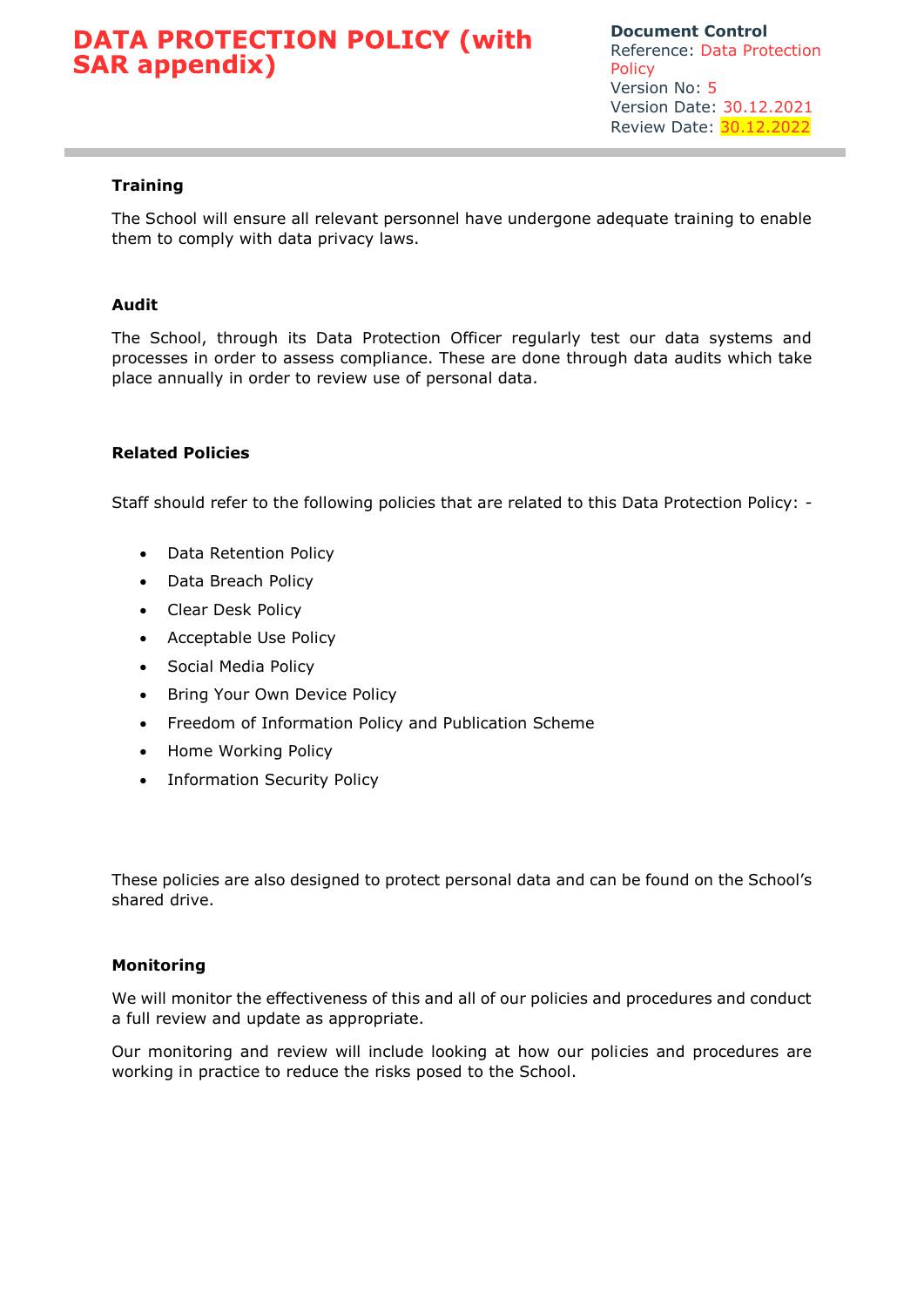### **Appendix 1 – Subject Access Requests**

Under Data Protection Law, Data Subjects have a general right to find out whether the School hold or process personal data about them, to access that data, and to be given supplementary information. This is known as the right of access, or the right to make a data subject access request (SAR). The purpose of the right is to enable the individual to be aware of, and verify, the lawfulness of the processing of personal data that the School are undertaking.

This appendix provides guidance for staff members on how data subject access requests should be handled, and for all individuals on how to make a SAR.

Failure to comply with the right of access under UK GDPR puts both staff and the School at potentially significant risk, and so the School takes compliance with this policy very seriously.

A Data Subject has the right to be informed by the School of the following: -

- (a) Confirmation that their data is being processed;
	- (b) Access to their personal data;
	- (c) A description of the information that is being processed;
	- (d) The purpose for which the information is being processed;
	- (e) The recipients/class of recipients to whom that information is or may be disclosed;
	- (f) Details of the School's sources of information obtained;
	- (g) In relation to any Personal Data processed for the purposes of evaluating matters in relation to the Data Subject that has constituted or is likely to constitute the sole basis for any decision significantly affecting him or her, to be informed of the logic of the Data Controller's decision making. Such data may include, but is not limited to, performance at work, creditworthiness, reliability and conduct; and
	- (h) Other supplementary information.

#### **How to recognise a subject access request**

A data subject access request is a request from an individual (or from someone acting with the authority of an individual, e.g. a solicitor or a parent making a request in relation to information relating to their child):

- for confirmation as to whether the School process personal data about him or her and, if so
- for access to that personal data
- and/or certain other supplementary information

A valid SAR can be both in writing (by letter, email, WhatsApp text) or verbally (e.g. during a telephone conversation). The request may refer to the UK GDPR and/or to 'data protection' and/or to 'personal data' but does not need to do so in order to be a valid request. For example, a letter which states 'please provide me with a copy of information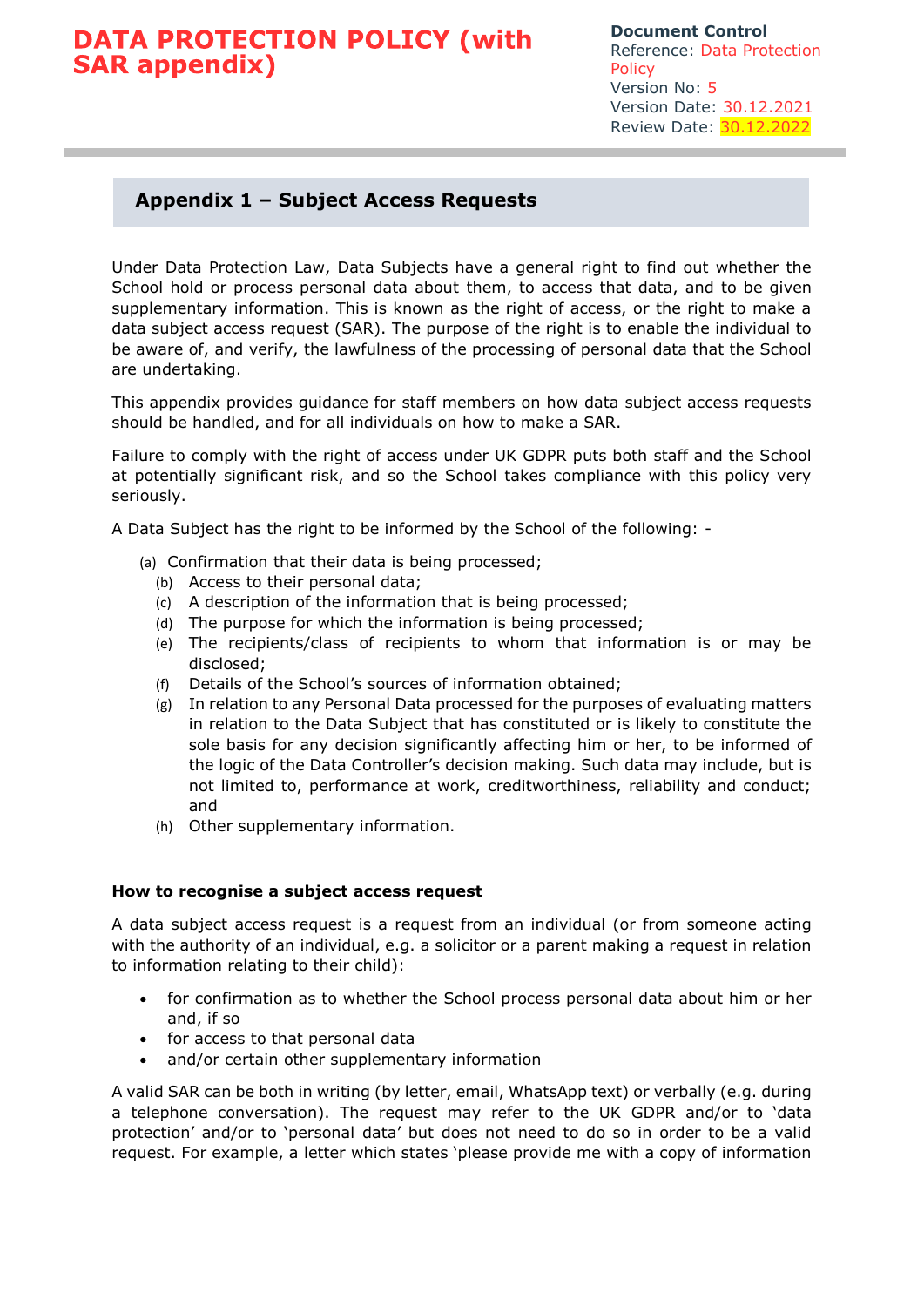that the School hold about me' will be a data subject access request and should be treated as such.

A data subject is generally only entitled to access their own personal data, and not information relating to other people.

### **How to make a data subject access request**

Whilst there is no requirement to do so, we encourage any individuals who wish to make such a request to make the request in writing, detailing exactly the personal data being requested. This allows the School to easily recognise that you wish to make a data subject access request and the nature of your request. If the request is unclear/ vague we may be required to clarify the scope of the request which may in turn delay the start of the time period for dealing with the request.

### **What to do when you receive a data subject access request**

All data subject access requests should be immediately directed to the Head Teacher who should contact Judicium as DPO in order to assist with the request and what is required. There are limited timescales within which the School must respond to a request and any delay could result in failing to meet those timescales, which could lead to enforcement action by the Information Commissioner's Office (ICO) and/or legal action by the affected individual without delay and failure to do so may result in disciplinary action taken.

### **Acknowledging the request**

When receiving a SAR the School shall acknowledge the request as soon as possible and inform the requester about the statutory deadline (of one calendar month) to respond to the request.

In addition to acknowledging the request, the School may ask for:

- proof of ID (if needed);
- further clarification about the requested information;
- if it is not clear where the information shall be sent, the School must clarify what address/email address to use when sending the requested information; and/or
- consent (if requesting third party data).

The School should work with their DPO in order to create the acknowledgment.

#### **Verifying the identity of a requester or requesting clarification of the request**

Before responding to a SAR, the School will take reasonable steps to verify the identity of the person making the request. In the case of current employees, this will usually be straightforward. The School is entitled to request additional information from a requester in order to verify whether the requester is in fact who they say they are. Where the School has reasonable doubts as to the identity of the individual making the request, evidence of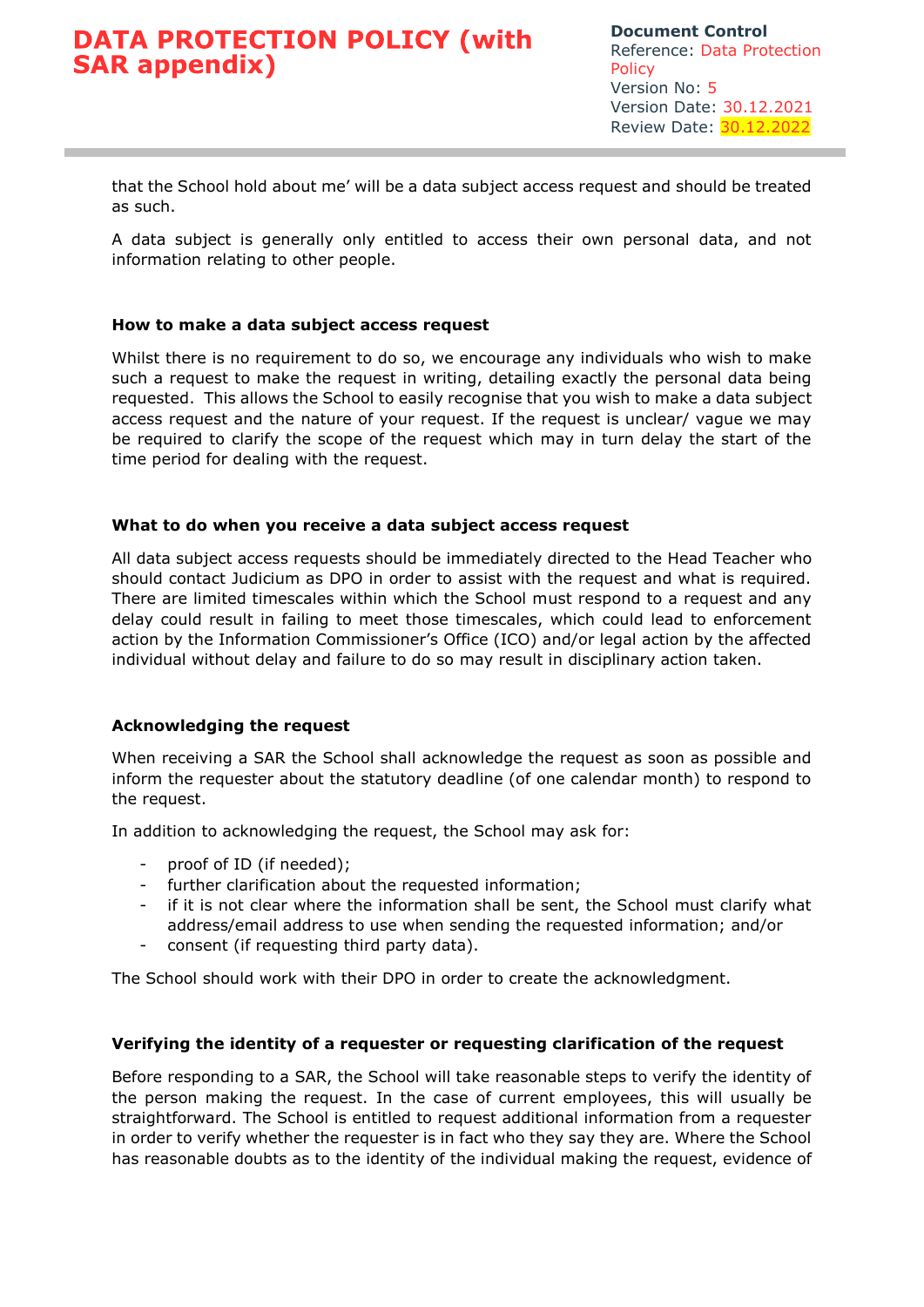identity may be established by production of a passport, driving license, a recent utility bill with current address, birth/marriage certificate, credit card or a mortgage statement.

If an individual is requesting a large amount of data the School may ask the requester for more information for the purpose of clarifying the request, but the requester shall never be asked why the request has been made. The School shall let the requestor know as soon as possible where more information is needed before responding to the request.

In both cases, the period of responding begins when the additional information has been received. If the School do not receive this information, they will be unable to comply with the request.

### **Requests made by third parties or on behalf of children**

The school need to be satisfied that the third party making the request is entitled to act on behalf of the individual, but it is the third party's responsibility to provide evidence of this entitlement. This might be a written authority to make the request or it might be a more general power of attorney. The School may also require proof of identity in certain circumstances.

If the School is in any doubt or has any concerns as to providing the personal data of the data subject to the third party, then it should provide the information requested directly to the data subject. It is then a matter for the data subject to decide whether to share this information with any third party.

When requests are made on behalf of children, it is important to note that even if a child is too young to understand the implications of subject access rights, it is still the right of the child, rather than of anyone else such as a parent or guardian, to have access to the child's personal data. Before responding to a SAR for information held about a child, the School should consider whether the child is mature enough to understand their rights. If the school is confident that the child can understand their rights, then the School should usually respond directly to the child or seek their consent before releasing their information.

It shall be assessed if the child is able to understand (in broad terms) what it means to make a subject access request and how to interpret the information they receive as a result of doing so. When considering borderline cases, it should be taken into account, among other things:

- the child's level of maturity and their ability to make decisions like this;
- the nature of the personal data;
- any court orders relating to parental access or responsibility that may apply;
- any duty of confidence owed to the child or young person;
- any consequences of allowing those with parental responsibility access to the child's or young person's information. This is particularly important if there have been allegations of abuse or ill treatment;
- any detriment to the child or young person if individuals with parental responsibility cannot access this information; and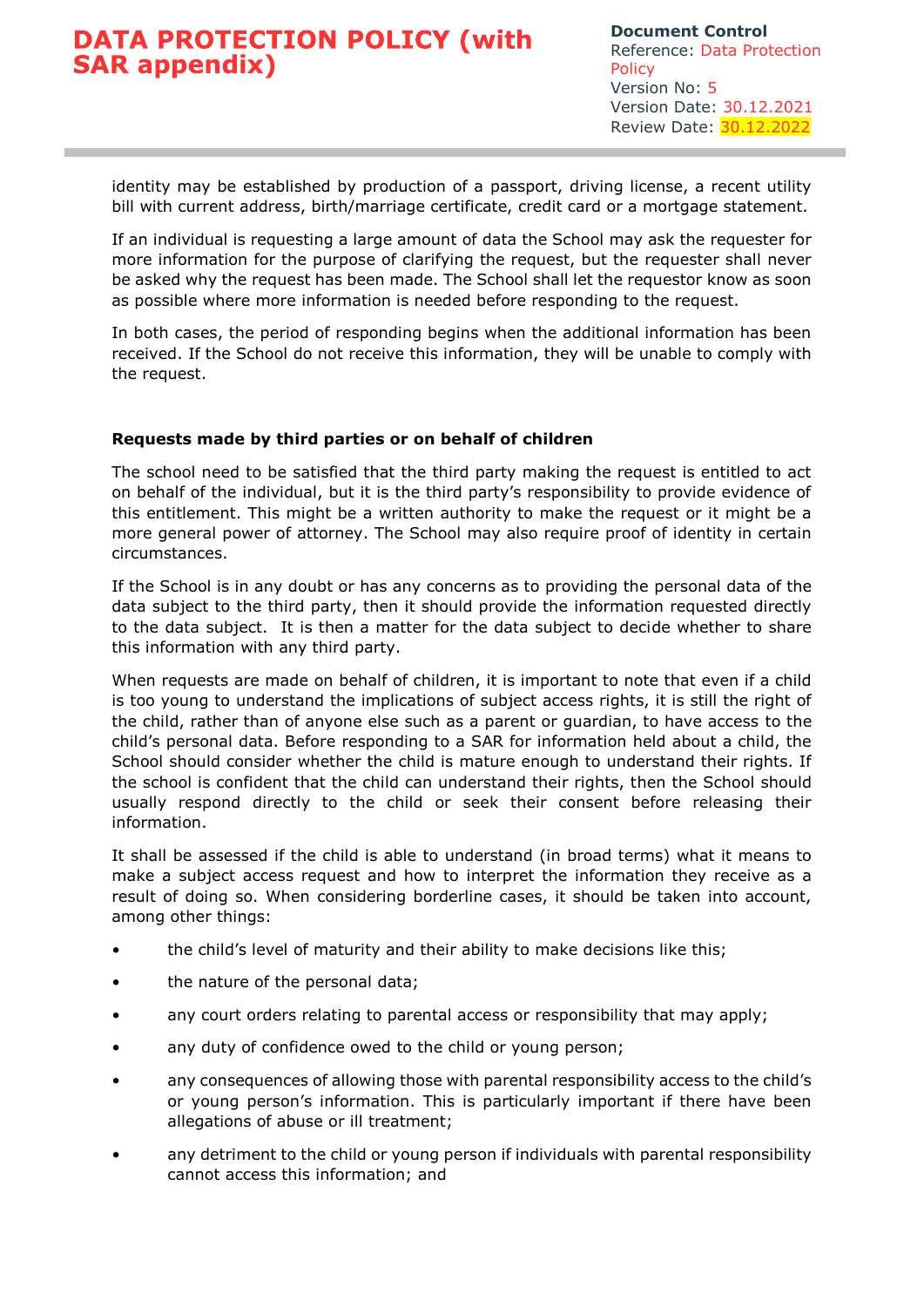• any views the child or young person has on whether their parents should have access to information about them.

Generally, a person aged 12 years or over is presumed to be of sufficient age and maturity to be able to exercise their right of access, unless the contrary is shown. In relation to a child 12 years of age or older, then provided that the School is confident that they understand their rights, and there is no reason to believe that the child does not have the capacity to make a request on their own behalf, the School will require the written authorisation of the child before responding to the requester, or provide the personal data directly to the child.

The School may also refuse to provide information to parents if there are consequences of allowing access to the child's information – for example if it is likely to cause detriment to the child.

### **Fee for responding to a SAR**

The School will usually deal with a SAR free of charge. Where a request is considered to be manifestly unfounded or excessive a fee to cover administrative costs may be requested. If a request is considered to be manifestly unfounded or unreasonable the School will inform the requester why this is considered to be the case and that the School will charge a fee for complying with the request.

A fee may also be requested in relation to repeat requests for copies of the same information. In these circumstances a reasonable fee will be charged taking into account the administrative costs of providing the information.

If a fee is requested, the period of responding begins when the fee has been received.

### **Time Period for Responding to a SAR**

The School has one calendar month to respond to a SAR. This will run from the day that the request was received or from the day when any additional identification or other information requested is received, or payment of any required fee has been received.

The circumstances where the School is in any reasonable doubt as to the identity of the requester, this period will not commence unless and until sufficient information has been provided by the requester as to their identity, and in the case of a third party requester, the written authorisation of the data subject has been received.

The period for response may be extended by a further two calendar months in relation to complex requests. What constitutes a complex request will depend on the particular nature of the request. The DPO must always be consulted in determining whether a request is sufficiently complex as to extend the response period.

Where a request is considered to be sufficiently complex as to require an extension of the period for response, the School will need to notify the requester within one calendar month of receiving the request, together with reasons as to why this extension is considered necessary.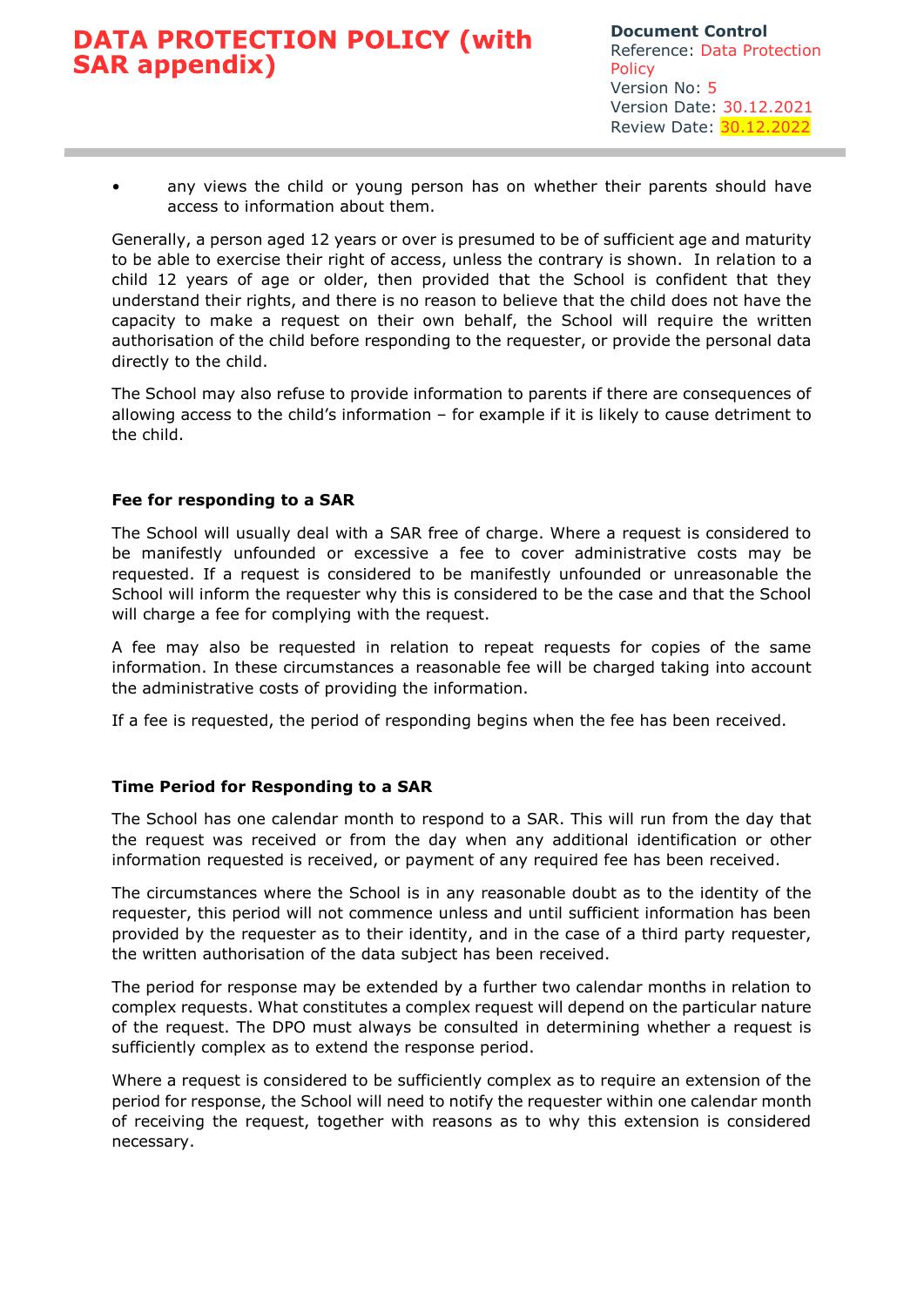### **School closure periods**

Requests received during or just before school closure periods may not be able to be responded to within the one calendar month response period. This is because the School will be closed and no one will be on site to comply with the request. As a result, it is unlikely that your request will be able to be dealt with during this time. We may not be able to acknowledge your request during this time (i.e. until a time when we receive the request), however, if we can acknowledge the request we may still not be able to deal with it until the School re-opens. The School will endeavour to comply with requests as soon as possible and will keep in communication with you as far as possible. If your request is urgent, please provide your request during term times and not during/close to closure periods.

### **Information to be provided in response to a request**

The individual is entitled to receive access to the personal data we process about him or her and the following information:

- the purpose for which we process the data;
- the recipients or categories of recipient to whom the personal data has been or will be disclosed, in particular where those recipients are in third countries or international organisations;
- where possible, the period for which it is envisaged the personal data will be stored, or, if not possible, the criteria used to determine that period;
- the fact that the individual has the right:
	- $\circ$  to request that the Company rectifies, erases or restricts the processing of his personal data; or
	- o to object to its processing;
	- $\circ$  to lodge a complaint with the ICO:
	- where the personal data has not been collected from the individual, any information available regarding the source of the data;
	- o any automated decision we have taken about him or her together with meaningful information about the logic involved, as well as the significance and the envisaged consequences of such processing for him or her.

The information should be provided in a way that is concise, transparent, easy to understand and easy to access using clear and plain language, with any technical terms, abbreviations or codes explained. The response shall be given in writing if the SAR was made in writing in a commonly-used electronic format.

The information that the School are required to supply in response to a SAR must be supplied by reference to the data in question at the time the request was received. However, as the School have one month in which to respond the School is allowed to take into account any amendment or deletion made to the personal data between the time the request is received and the time the personal data is supplied if such amendment or deletion would have been made regardless of the receipt of the SAR.

The School is therefore, allowed to carry out regular housekeeping activities even if this means deleting or amending personal data after the receipt of a SAR. The School is not allowed to amend or delete data to avoid supplying the data.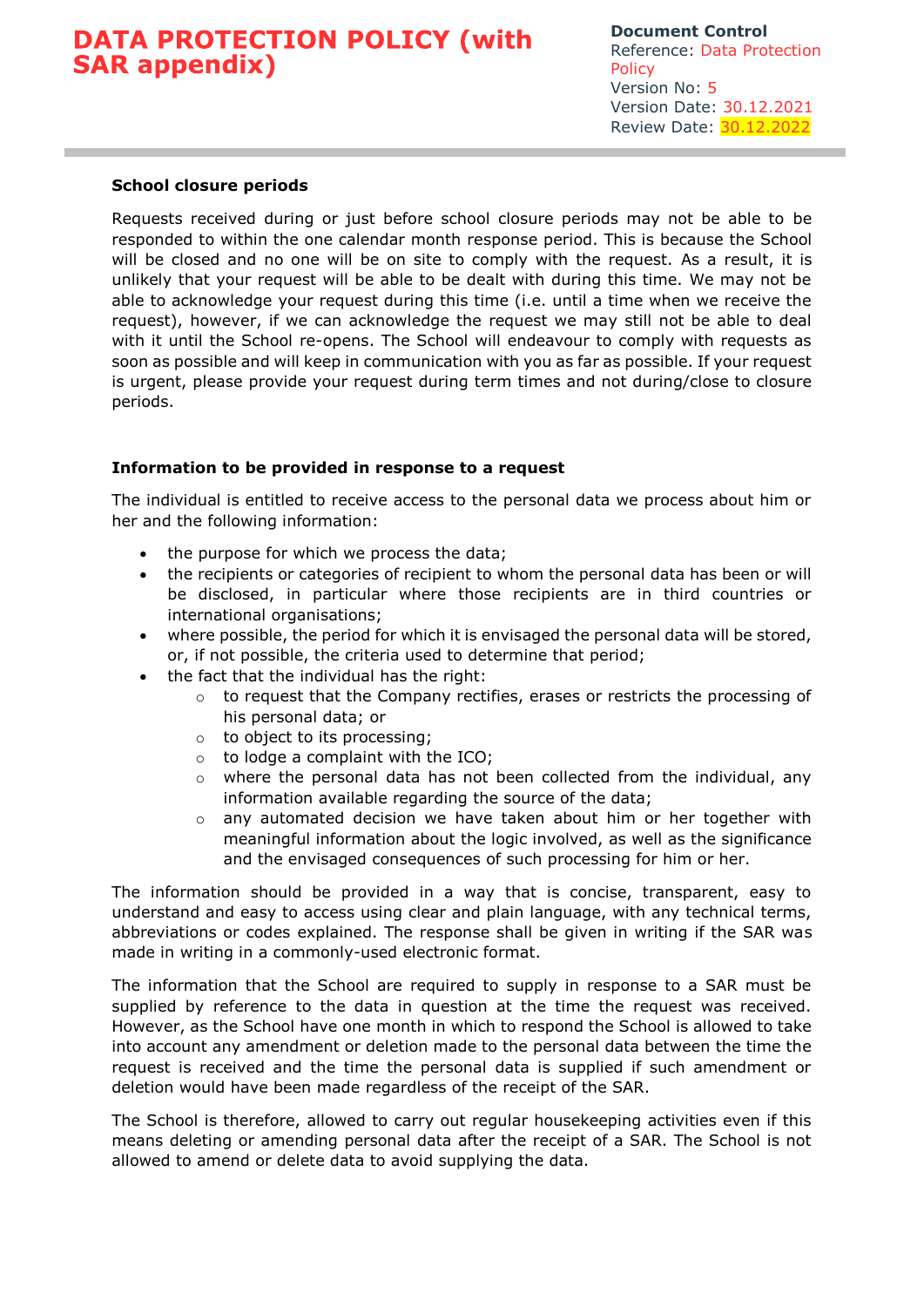### **How to locate information**

The personal data the School need to provide in response to a data subject access request may be located in several of the electronic and manual filing systems. This is why it is important to identify at the outset the type of information requested so that the search can be focused.

Depending on the type of information requested, the School may need to search all or some of the following:

- electronic systems, e.g. databases, networked and non-networked computers, servers, customer records, human resources system, email data, back up data, CCTV;
- manual filing systems in which personal data is accessible according to specific criteria, e.g. chronologically ordered sets of manual records containing personal data;
- data systems held externally by our data processors;
- occupational health records;
- pensions data;
- share scheme information:
- insurance benefit information.

The School should search these systems using the individual's name, employee number or other personal identifier as a search determinant.

#### **Protection of third parties -exemptions to the right of subject access**

There are circumstances where information can be withheld pursuant to a SAR. These specific exemptions and requests should be considered on a case by case basis.

The School will consider whether it is possible to redact information so that this does not identify those third parties. If their data cannot be redacted (for example, after redaction it is still obvious who the data relates to) then the School do not have to disclose personal data to the extent that doing so would involve disclosing information relating to another individual (including information identifying the other individual as the source of information) who can be identified from the information unless:

- the other individual has consented to the disclosure; or
- it is reasonable to comply with the request without that individual's consent.

In determining whether it is reasonable to disclose the information without the individuals consent, all of the relevant circumstances will be taken into account, including:

- the type of information that they would disclose;
- any duty of confidentiality they owe to the other individual;
- any steps taken to seek consent from the other individual;
- whether the other individual is capable of giving consent; and
- any express refusal of consent by the other individual.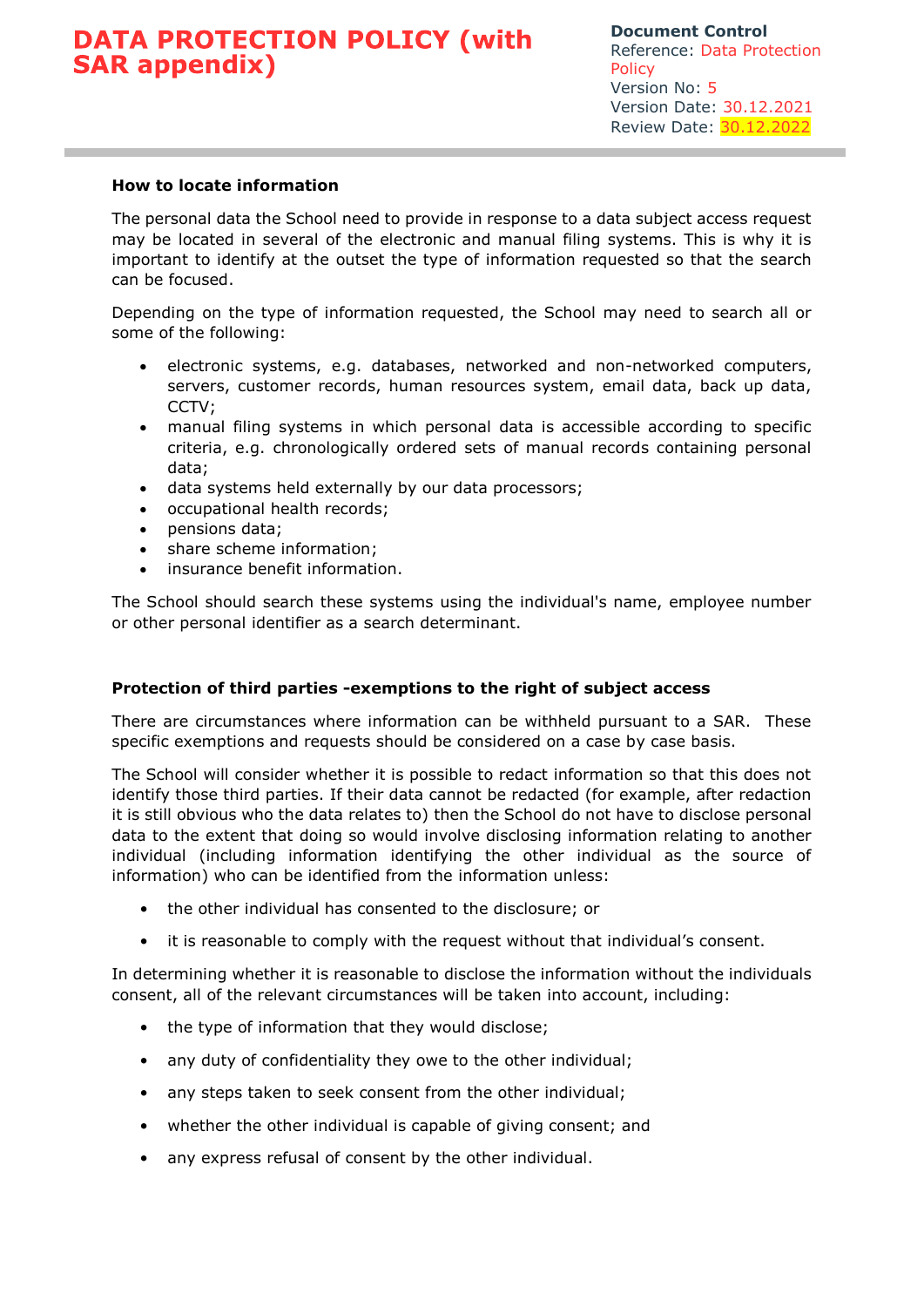It needs to be decided whether it is appropriate to disclose the information in each case. This decision will involve balancing the data subject's right of access against the other individual's rights. If the other person consents to the school disclosing the information about them, then it would be unreasonable not to do so. However, if there is no such consent, the school must decide whether to disclose the information anyway. If there are any concerns in this regard then the DPO should be consulted.

### **Other exemptions to the right of subject access**

In certain circumstances the School may be exempt from providing some or all of the personal data requested. These exemptions are described below and should only be applied on a case-by-case basis after a careful consideration of all the facts.

Crime detection and prevention: The School do not have to disclose any personal data being processed for the purposes of preventing or detecting crime; apprehending or prosecuting offenders; or assessing or collecting any tax or duty.

Confidential references: The School do not have to disclose any confidential references given to third parties for the purpose of actual or prospective:

- education, training or employment of the individual;
- appointment of the individual to any office; or
- provision by the individual of any service

This exemption does not apply to confidential references that the School receive from third parties. However, in this situation, granting access to the reference may disclose the personal data of another individual (i.e. the person giving the reference), which means that the School must consider the rules regarding disclosure of third-party data set out above before disclosing the reference.

Legal professional privilege: The School do not have to disclose any personal data which are subject to legal professional privilege.

Management forecasting: The School do not have to disclose any personal data processed for the purposes of management forecasting or management planning to assist us in the conduct of any business or any other activity.

Negotiations: The School do not have to disclose any personal data consisting of records of intentions in relation to any negotiations with the individual where doing so would be likely to prejudice those negotiations.

### **Refusing to respond to a request**

The school can refuse to comply with a request if the request is manifestly unfounded or excessive*,* taking into account whether the request is repetitive in nature.

If a request is found to be manifestly unfounded or excessive the school can:

- request a "reasonable fee" to deal with the request; or
- refuse to deal with the request.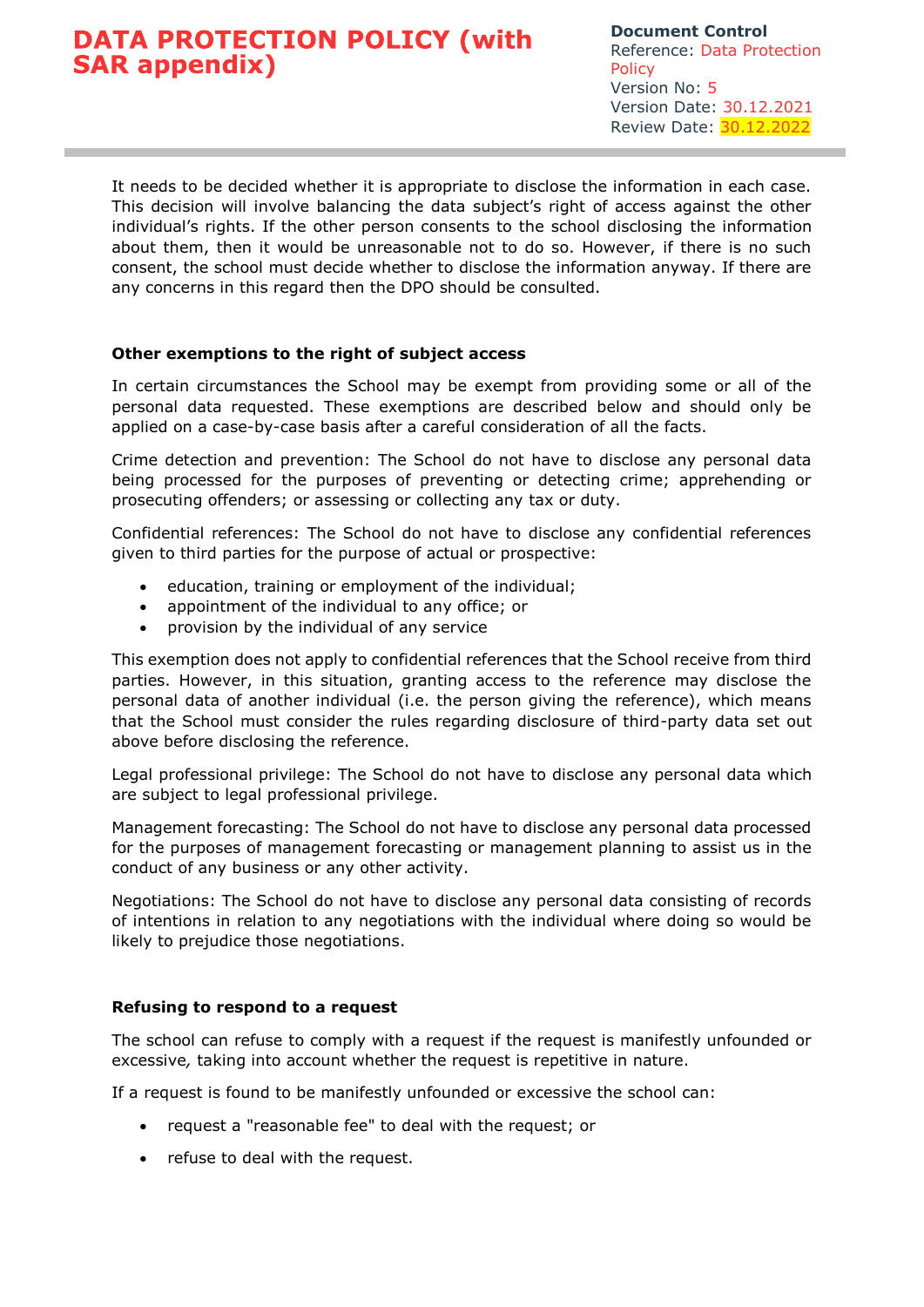In either case the school need to justify the decision and inform the requestor about the decision.

The reasonable fee should be based on the administrative costs of complying with the request. If deciding to charge a fee the school should contact the individual promptly and inform them. The school do not need to comply with the request until the fee has been received.

### **Record keeping**

A record of all subject access requests shall be kept by the Head Teacher. The record shall include the date the SAR was received, the name of the requester, what data the School sent to the requester and the date of the response.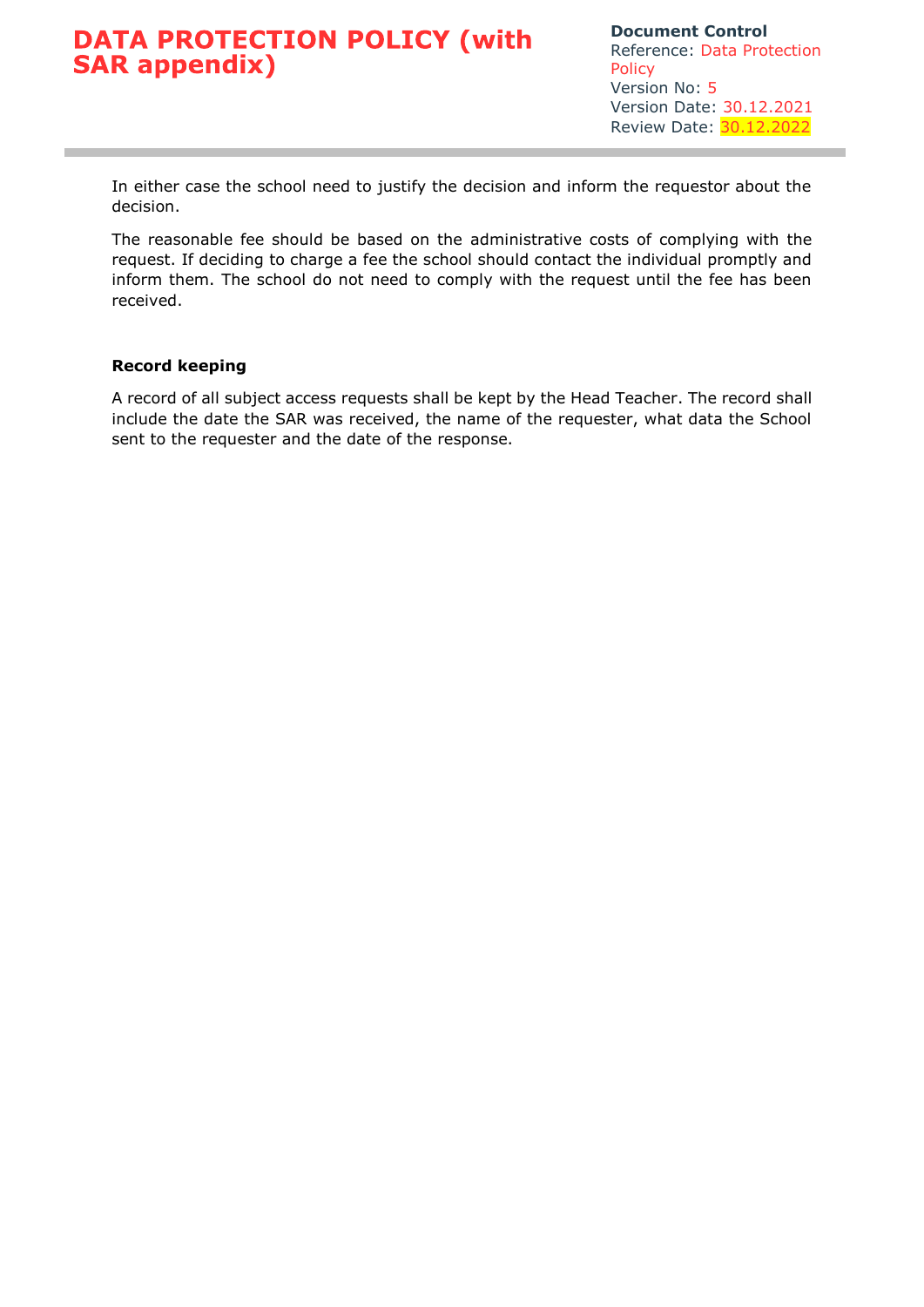**Document Control** Reference: Data Protection **Policy** Version No: 5 Version Date: 30.12.2021 Review Date: 30.12.2022

### **Appendix 2 – Subject Access Request Form**

The Data Protection Act 2018 provides you, the data subject, with a right to receive a copy of the data/information we hold about you or to authorise someone to act on your behalf. Please complete this form if you wish to make a request for your data. Your request will normally be processed within one calendar month upon receipt of a fully completed form and proof of identity.

### **Proof of Identity**

We require proof of your identity before we can disclose personal data. Proof of your identity should include a copy of a document such as your birth certificate, passport, driving licence, official letter addressed to you at your address e.g. bank statement, recent utilities bill or council tax bill. The document should include your name, date of birth and current address. If you have changed your name, please supply relevant documents evidencing the change.

### **Section 1**

Please fill in the details of the data subject (i.e. the person whose data you are requesting). If you are not the data subject and you are applying on behalf of someone else, please fill in the details of the data subject below and not your own.

| Title                         |  |
|-------------------------------|--|
| Surname/Family<br>Name        |  |
| Name(s)/<br>First<br>Forename |  |
| Date of Birth                 |  |
| Address                       |  |
| Post Code                     |  |
| Phone Number                  |  |
| Email address                 |  |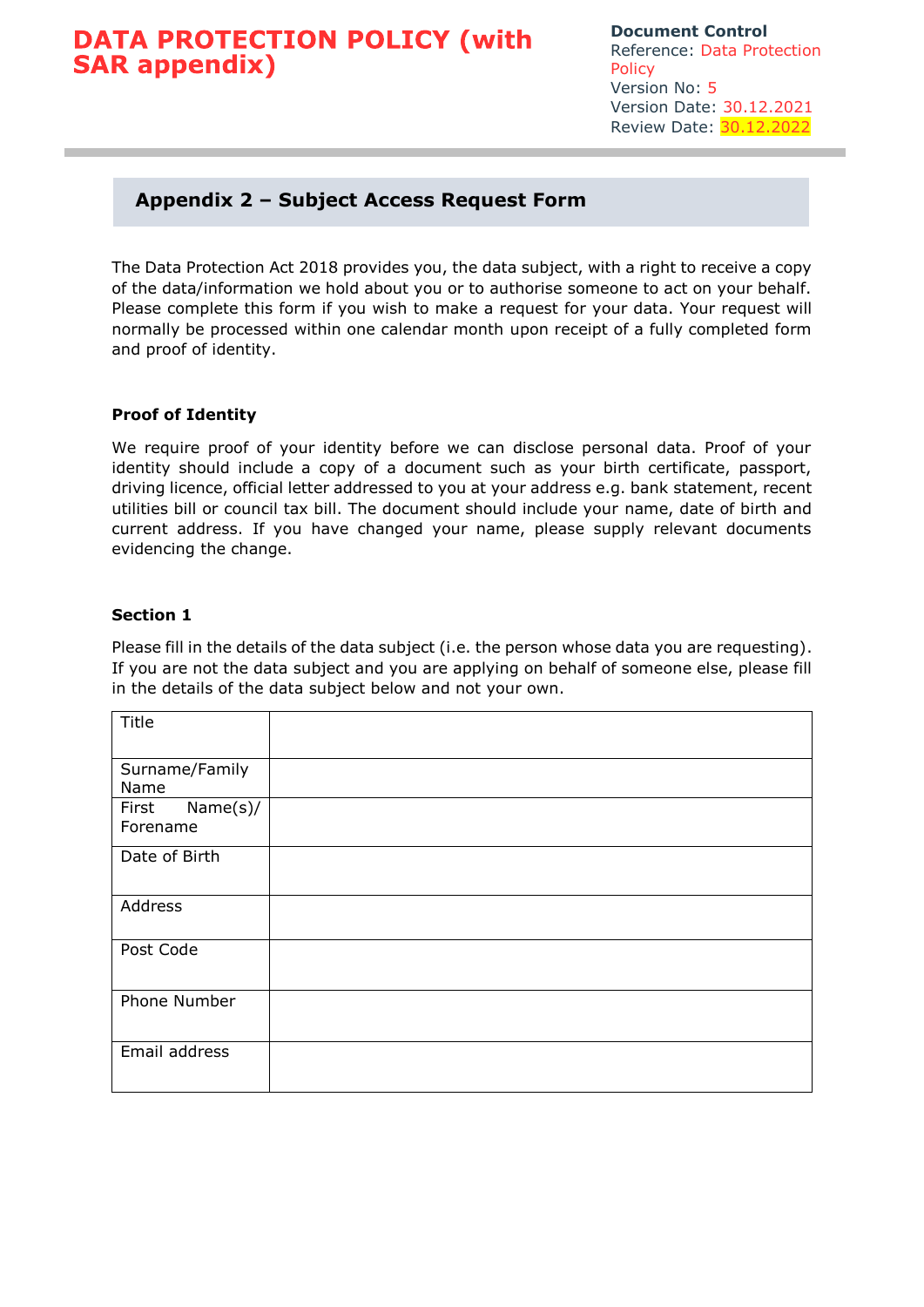**Document Control** Reference: Data Protection Policy Version No: 5 Version Date: 30.12.2021 Review Date: 30.12.2022

I am enclosing the following copies as proof of identity (please tick the relevant box):

- **Birth certificate**
- Driving licence
- Passport
- □ An official letter to my address

### **Personal Information**

*If you only want to know what information is held in specific records, please indicate in the box below. Please tell us if you know in which capacity the information is being held, together with any names or dates you may have. If you do not know exact dates, please give the year(s) that you think may be relevant.* 

**Details:** 

### **Employment records**:

If you are, or have been employed by the School and are seeking personal information in relation to your employment please provide details of your staff number, unit, team, dates of employment etc.

**Details:**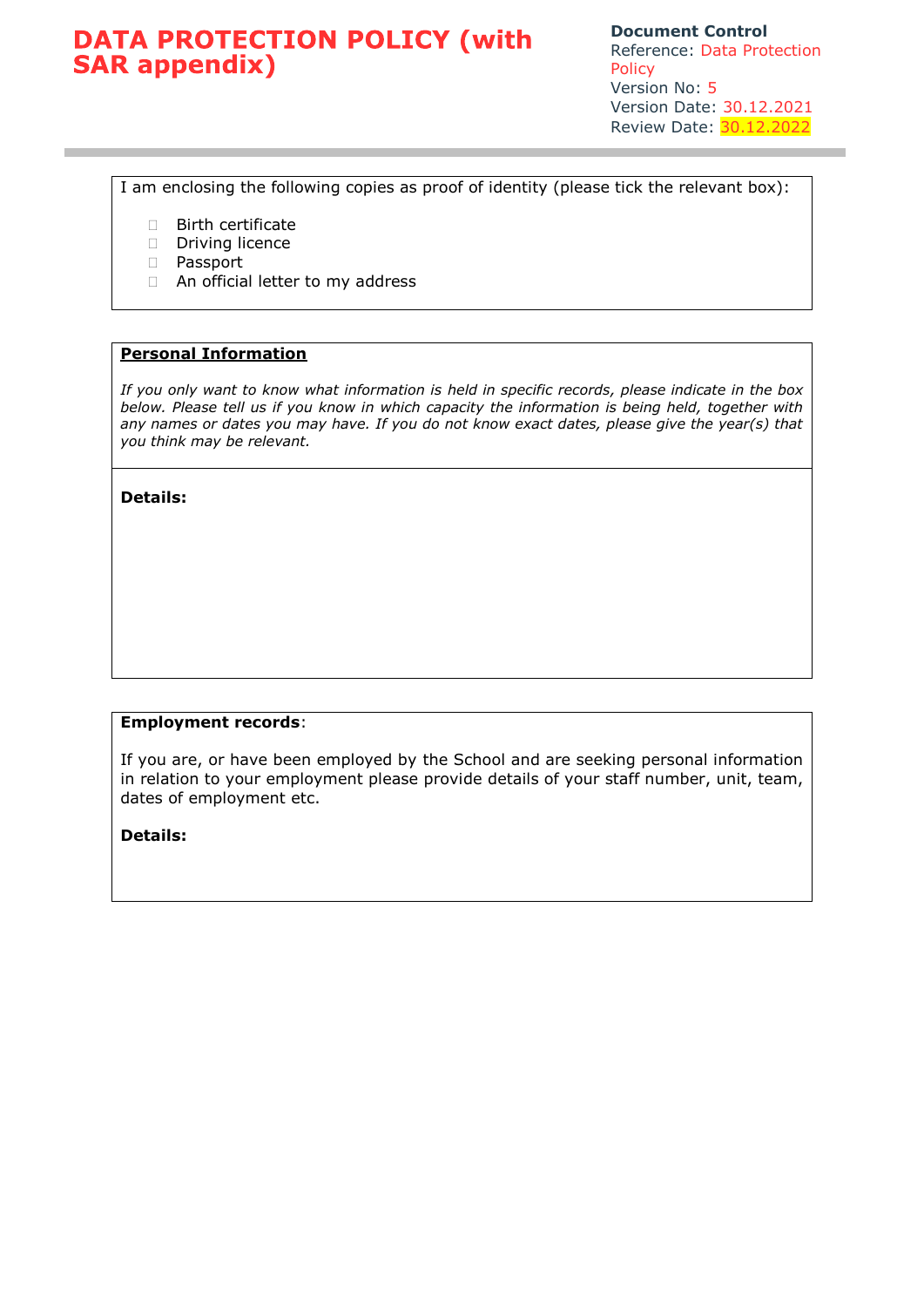### **Section 2**

Please complete this section of the form with your details if you are acting on behalf of someone else (i.e. the data subject).

If you are **NOT** the data subject, but an agent appointed on their behalf, you will need to provide evidence of your identity as well as that of the data subject and proof of your right to act on their behalf.

| Title              |  |
|--------------------|--|
| Family<br>Surname/ |  |
| Name               |  |
| First              |  |
| Name(s)/Forenames  |  |
| Date of Birth      |  |
| Address            |  |
| Post Code          |  |
| Phone Number       |  |

I am enclosing the following copies as proof of identity (please tick the relevant box):

- Birth certificate
- Driving licence
- **D** Passport
- □ An official letter to my address

**What is your relationship to the data subject?** (e.g. parent, carer, legal representative)

I am enclosing the following copy as proof of legal authorisation to act on behalf of the data subject:

- D Letter of authority
- □ Lasting or Enduring Power of Attorney
- $\Box$  Evidence of parental responsibility
- □ Other (give details):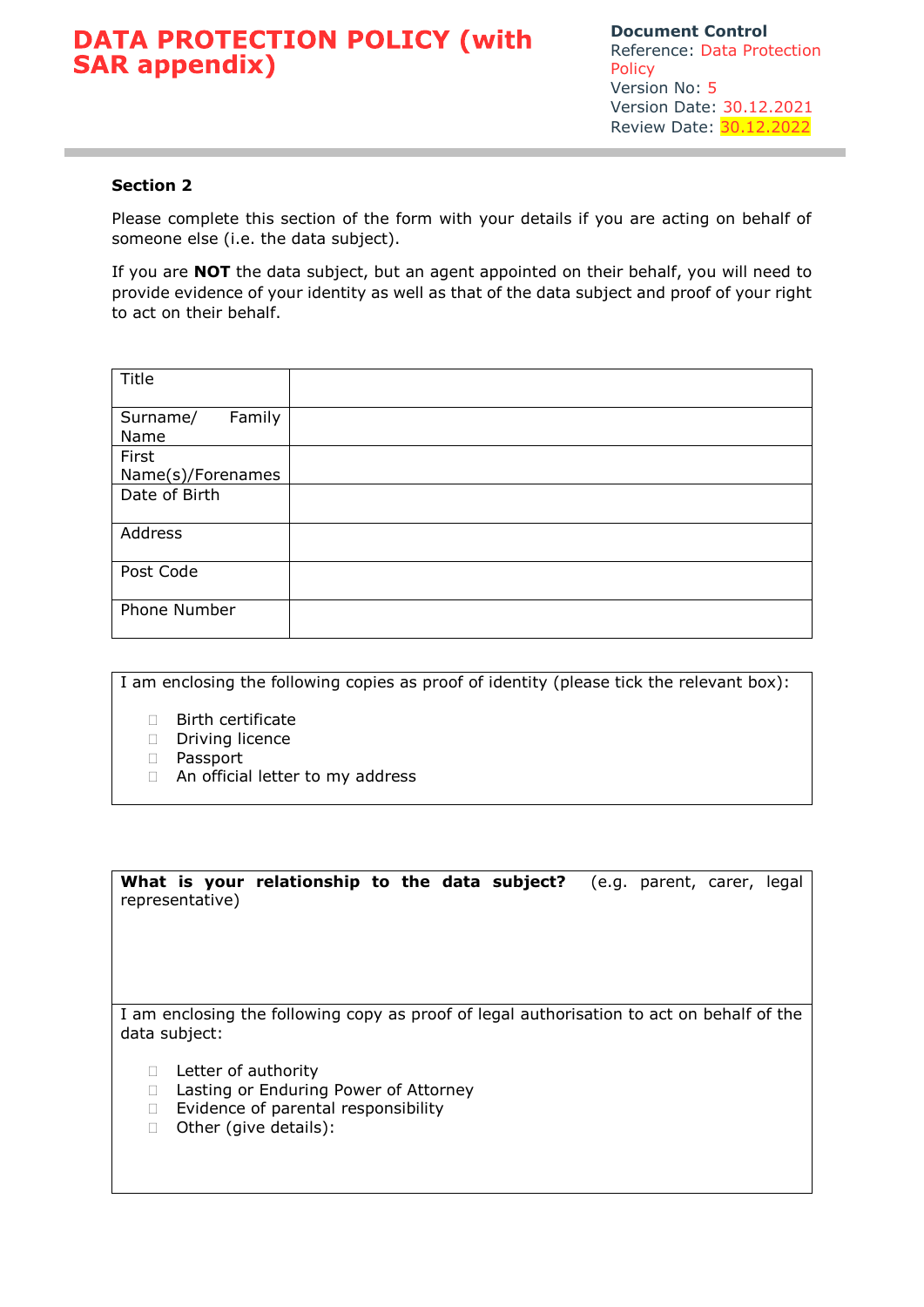### **Section 3**

Please describe as detailed as possible what data you request access to (e.g. time period, categories of data, information relating to a specific case, paper records, electronic records).

#### I wish to:

- $\Box$  Receive the information by post\*
- $\Box$  Receive the information by email
- $\Box$  Collect the information in person
- □ View a copy of the information only
- Go through the information with a member of staff

\*Please be aware that if you wish us to post the information to you, we will take every care to ensure that it is addressed correctly. However, we cannot be held liable if the information is lost in the post or incorrectly delivered or opened by someone else in your household. Loss or incorrect delivery may cause you embarrassment or harm if the information is 'sensitive'.

Please send your completed form and proof of identity by email to: [office@gorsehillprimary.co.uk](mailto:office@gorsehillprimary.co.uk)